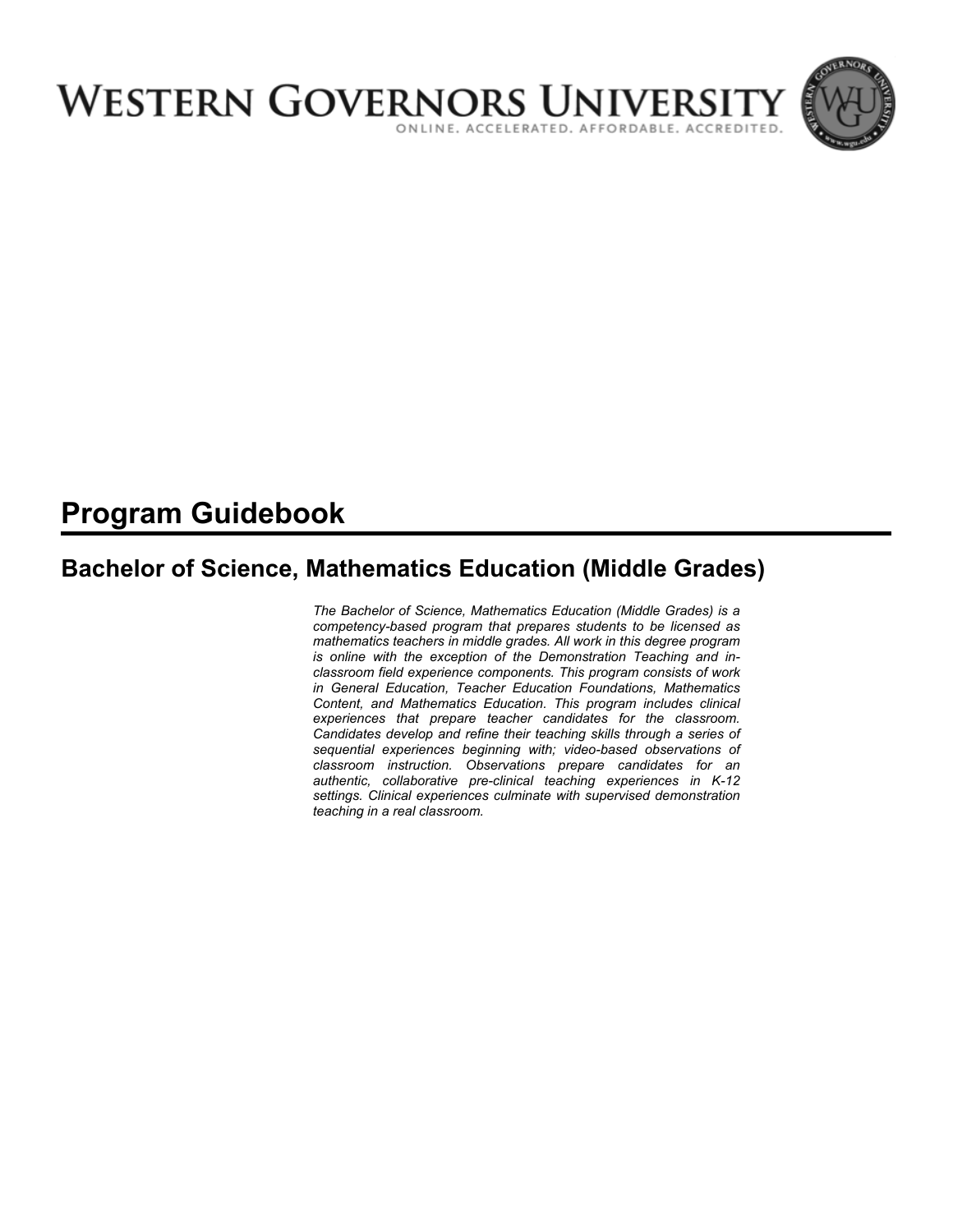## **Understanding the Competency-Based Approach**

Practically speaking, how do competency-based programs like those offered at Western Governors University (WGU) work? Unlike traditional universities, WGU does not award degrees based on completion of a certain number of credit hours or a certain set of required courses. Instead, you will earn your degree by demonstrating your skills, knowledge, and understanding of important concepts.

Progress through a degree program is governed not by the amount of time you spend in class but by your ability to demonstrate mastery of competencies as you complete required courses. Of course, you will need to engage in learning experiences as you review competencies or develop knowledge and skills in areas in which you may be weak. To help you acquire the knowledge and skills you need to complete your courses and program, WGU provides a rich array of learning resources. Your program mentor will work closely with you to help you understand the competencies required for your program and to help you create a schedule for completing your courses. You will also work closely with course instructors as you engage in each of your courses. As subject matter experts, course instructors will guide you through the content you must master to pass the course assessments.

The benefit of this competency-based system is that enables students who are knowledgeable about a particular subject to make accelerated progress toward completing a degree, even if they lack college experience. You may have gained skills and knowledge of a subject while on the job, accumulated wisdom through years of life experience, or already taken a course on a particular subject. WGU will award your degree based on the skills and knowledge that you possess and can demonstrate—not the number of credits hours on your transcript.

## **Accreditation**

Western Governors University is the only university in the history of American higher education to have earned accreditation from four regional accrediting commissions. WGU's accreditation was awarded by (1) the Northwest Commission on Colleges and Universities, (2) the Higher Learning Commission of the North Central Association of Colleges and Schools, (3) the Accrediting Commission for Community and Junior Colleges of the Western Association of Schools and Colleges, and (4) the Accrediting Commission for Senior Colleges and Universities of the Western Association of Schools and Colleges. The university's accreditation status is now managed by the Northwest Commission on Colleges and Universities (NWCCU), which reaffirmed WGU's accreditation in February 2020. The WGU Teachers College is accredited at the initial-licensure level by the Council for the Accreditation of Educator Preparation (CAEP) and by the Association of Advancing Quality in Educator Preparation (AAQEP) . The nursing programs are accredited by the Commission on Collegiate Nursing Education (CCNE). The Health Information Management program is accredited by the Commission on Accreditation for Health Informatics and Information Management Education (CAHIIM). The College of Business programs are accredited by the Accreditation Council for Business Schools and Programs (ACBSP).

## **The Degree Plan**

The focus of your program is your personalized Degree Plan. The Degree Plan is a detailed blueprint of the courses you will need to complete in order to earn your degree. The Degree Plan also lays out the accompanying learning resources and assessments that compose your program. The list of courses in the Degree Plan is often referred to as the standard path. The amount of time it takes to complete your program depends on both the amount of new information you need to learn and the amount of time you plan to devote each week to study.

Students vary widely in the specific skills and information they need to learn. For example, some students may be highly knowledgeable in a particular subject matter and would not need to engage in new learning opportunities. Other students may find that portions of the program require them to learn new information and that they need to take an online class or participate in a study module to acquire the knowledge and skills needed to fulfill program competencies in that area. Some individuals may be able to devote as little as 15–20 hours per week to the program, while others may need to devote more time. For this reason,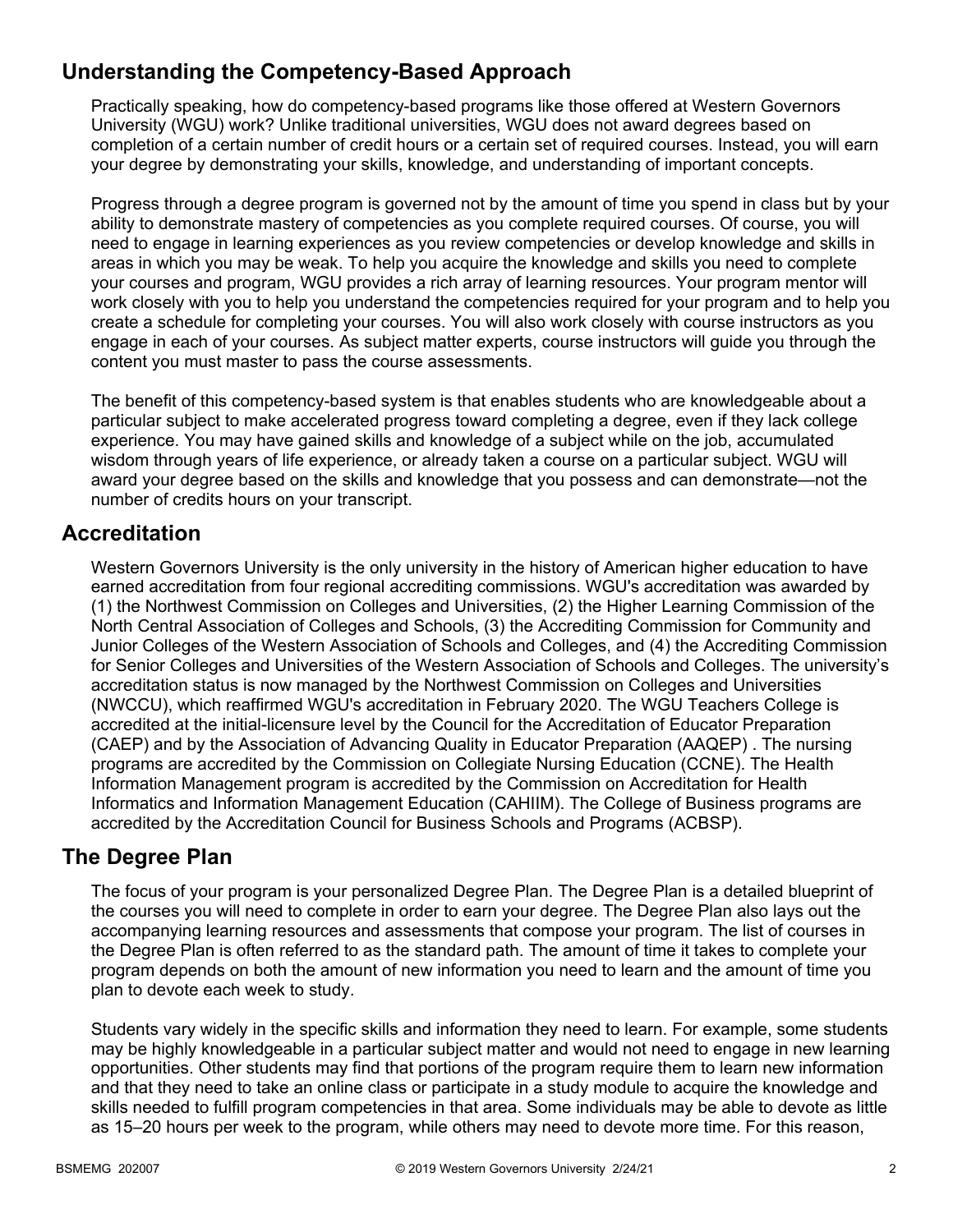pre-assessments are there to help your program mentor form a profile of your prior knowledge and create a personalized Degree Plan.

### **How You Will Interact with Faculty**

At WGU, faculty serve in specialized roles, and they will work with you individually to provide the guidance, instruction, and support you will need to succeed and graduate. As a student, it is important for you to take advantage of this support. It is key to your progress and ultimate success.

Upon your enrollment, you will be assigned a program mentor—an expert in your field of study who will provide you with regular program-level guidance and support from the day you start until the day you graduate. Your program mentor will set up regular telephone appointments (weekly at first) with you, which you will be expected to keep. The mentor will review program competencies with you and work with you to develop a plan and schedule for your coursework. Your program mentor will serve as your main point of contact throughout your program—helping you set weekly study goals, recommending specific learning materials, telling you what to expect in courses, and keeping you motivated. In addition to regular calls, your program mentor is available to help you resolve questions and concerns as they arise.

For many of the courses at WGU, you will be required to complete performance assessments. These include reports, papers, presentations, and projects that let you demonstrate your mastery of the required competencies. A separate group of faculty members, called evaluators, will review your work to determine whether it meets requirements. Evaluators are also subject matter experts in their field of evaluation. If your assessment needs further work before it "passes," these evaluators, who review your work anonymously, will provide you with instructional feedback to help you meet evaluation standards and allow you to advance.

### **Connecting with Other Mentors and Fellow Students**

As you proceed through your Degree Plan, you will have direct contact with multiple faculty members. These communications can take a variety of forms, including participation in one-on-one discussions, chats in the learning communities, and live cohort and webinar opportunities. As a WGU student, you will have access to your own personal MyWGU Student Portal, which will provide a gateway to your courses of study, learning resources, and learning communities where you will interact with faculty and other students.

The learning resources in each course are specifically designed to support you as you develop competencies in preparation for your assessments. These learning resources may include reading materials, videos, tutorials, cohort opportunities, community discussions, and live discussions that are guided by course instructors who are experts in their field. You will access your program community during your orientation course to network with peers who are enrolled in your program and to receive continued support through professional enrichment and program-specific chats, blogs, and discussions. WGU also provides Student Services associates to help you and your program mentor solve any special problems that may arise.

## **Orientation**

The WGU orientation course focuses on acquainting you with WGU's competency-based model, distance education, technology, and other resources and tools available for students. You will also utilize WGU program and course communities, participate in activities, and get to know other students at WGU. The orientation course must be completed before you can start your first term at WGU.

## **Transferability of Prior College Coursework**

Because WGU is a competency-based institution, it does not award degrees based on credits but rather on demonstration of competency. WGU undergraduate programs may accept transfer credits or apply a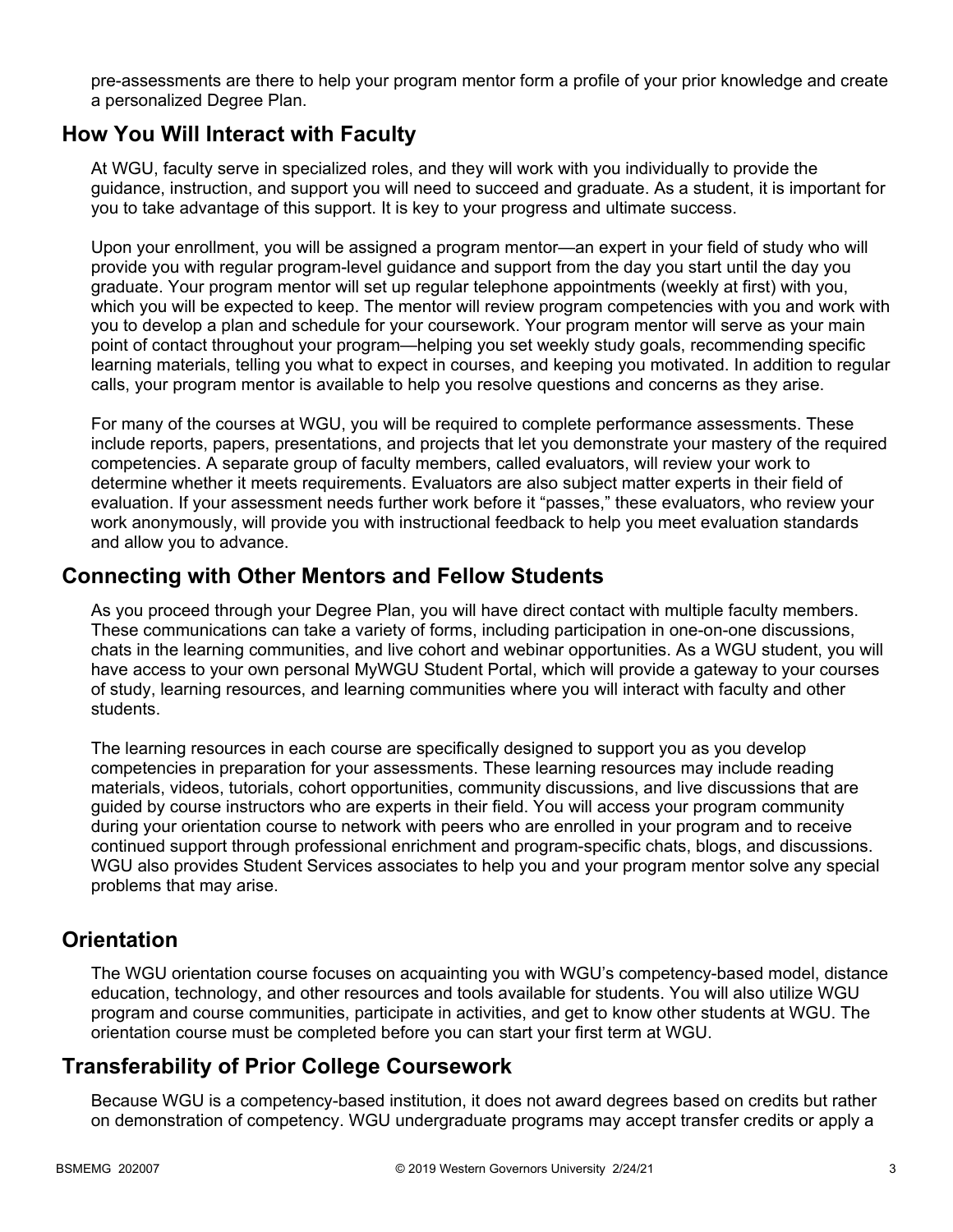'Requirement Satisfied' (RS) in some cases. Refer to your specific program transfer guidelines to determine what can be satisfied by previously earned college credits. In most cases, WGU does not accept college transfer credits at the graduate (master's) level. Students entering graduate programs must have their undergraduate degree transcripts verified before being admitted to WGU. In addition to a program's standard course path, there may be additional state-specific requirements.

#### [Click here for the Student Handbook](http://cm.wgu.edu/)

WGU does not waive any requirements based on a student's professional experience and does not perform a "résumé review" or "portfolio review" that will automatically waive any degree requirements. Degree requirements and transferability rules are subject to change in order to keep the degree content relevant and current.

Remember, WGU's competency-based approach lets you take advantage of your knowledge and skills, regardless of how you obtained them. Even when you do not directly receive credit, the knowledge you possess may help you accelerate the time it takes to complete your degree program.

### **Continuous Enrollment, On Time Progress, and Satisfactory Academic Progress**

WGU is a "continuous enrollment" institution, which means you will be automatically enrolled in each of your new terms while you are at WGU. Each term is six months long. Longer terms and continuous enrollment allow you to focus on your studies without the hassle of unnatural breaks between terms that you would experience at a more traditional university. At the end of every six-month term, you and your program mentor will review the progress you have made and revise your Degree Plan for your next sixmonth term.

WGU requires that students make measurable progress toward the completion of their degree programs every term. We call this "On-Time Progress," denoting that you are on track and making progress toward on-time graduation. As full-time students, graduate students must enroll in at least 8 competency units each term, and undergraduate students must enroll in at least 12 competency units each term. Completing at least these minimum enrollments is essential to On-Time Progress and serves as a baseline from which you may accelerate your program. We measure your progress based on the courses you are able to pass, not on your accumulation of credit hours or course grades. Every time you pass a course, you are demonstrating that you have mastered skills and knowledge in your degree program. For comparison to traditional grading systems, passing a course means you have demonstrated competency equivalent to a "B" grade or better.

WGU assigns competency units to each course in order to track your progress through the program. A competency unit is equivalent to one semester credit of learning. Some courses may be assigned 3 competency units while others may be as large as 12 competency units.

Satisfactory Academic Progress (SAP) is particularly important to students on financial aid because you must achieve SAP in order to maintain eligibility for financial aid. We will measure your SAP quantitatively by reviewing the number of competency units you have completed each term. In order to remain in good academic standing, you must complete at least 66.67% of the units you attempt over the length of your program—including any courses you add to your term to accelerate your progress. Additionally, during your first term at WGU you must pass at least 3 competency units in order to remain eligible for financial aid. We know that SAP is complex, so please contact a financial aid counselor should you have additional questions. \*Please note: The Endorsement Preparation Program in Educational Leadership is not eligible for federal financial aid.

### **Courses**

Your Degree Plan includes courses needed to complete your program. To obtain your degree, you will be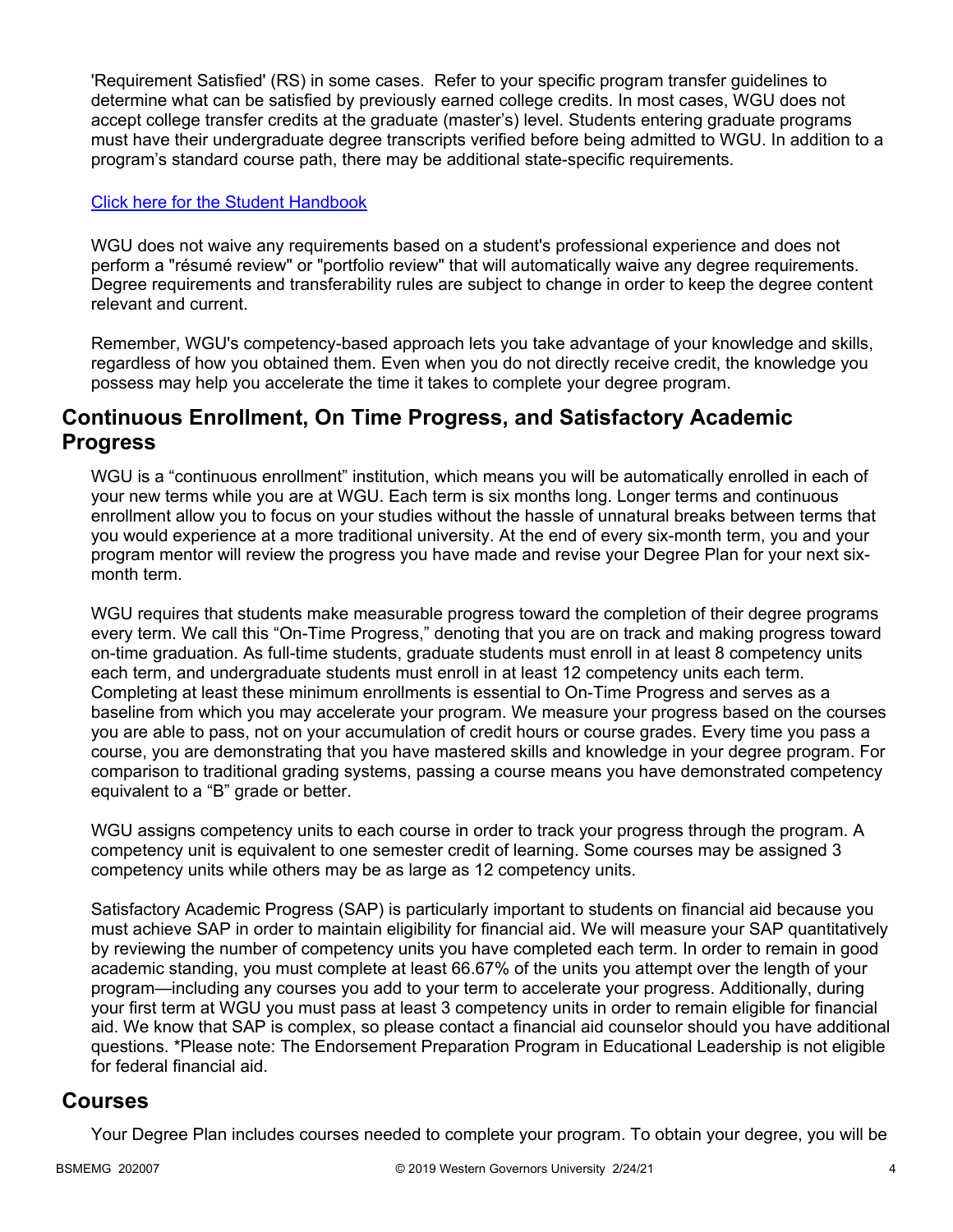required to demonstrate your skills and knowledge by completing the assessment(s) for each course. In general there are two types of assessments: performance assessments and objective assessments. Performance assessments contain, in most cases, multiple scored tasks such as projects, essays, and research papers. Objective assessments include multiple-choice items, multiple-selection items, matching, short answer, drag-and-drop, and point-and-click item types, as well as case study and videobased items. Certifications verified through third parties may also be included in your program. More detailed information about each assessment is provided in each course of study.

## **External Content & Basic Skills Exams**

Western Governors University requires that candidates pass the state-mandated content exam that aligns with their WGU program in addition to a basic skills exam (initial licensure programs only). Specific information regarding required content and basic skills exams required for each program and state can be found in the WGU Student Handbook. In many cases, it is the candidates' responsibility to register and pay for the required exams and submit their official passing score reports to WGU.

## **State Licensure Requirements**

Many states have specific licensure requirements that are not part of WGU programs that you will have to fulfill in addition to the degree requirements of your program. These state licensure requirements might include, but are not limited to: subject-specific licensure exams, state-specific teacher performance assessments, course work related to state history, basic skills exams, and background clearances. The WGU Student Handbook outlines the credentialing requirements of each state. Teacher candidates should consult the applicable section to become familiar with their state's expectations regarding licensure.

## **Learning Resources**

WGU works with many different educational partners, including enterprises, publishers, training companies, and higher educational institutions, to provide high-quality and effective learning resources that match the competencies you are developing. These vary in type, and may be combined to create the best learning experience for your course. A learning resource can be an e-textbook, online module, study guide, simulation, virtual lab, tutorial, or a combination of these. The cost of most learning resources are included in your tuition and Learning Resource Fee. They can be accessed or enrolled for through your courses. Some degree-specific resources are not covered by your tuition, and you will need to cover those costs separately. WGU also provides a robust library to help you obtain additional learning resources, as needed.

#### Mobile Compatibility:

The following article provides additional details about the current state of mobile compatibility for learning resources at WGU. It includes a list that can be referenced to determine the mobile friendliness of all core course materials used in a program.

[Student Handbook article: Can I use my mobile device for learning resources?](https://cm.wgu.edu/t5/Frequently-Asked-Questions/Can-I-use-my-mobile-device-for-learning-resources/ta-p/396)

## **Standard Path**

As previously mentioned, competency units (CUs) have been assigned to each course in order to measure your academic progress. If you are an undergraduate student, you will be expected to enroll in a minimum of 12 competency units each term. Graduate students are expected to enroll in a minimum of 8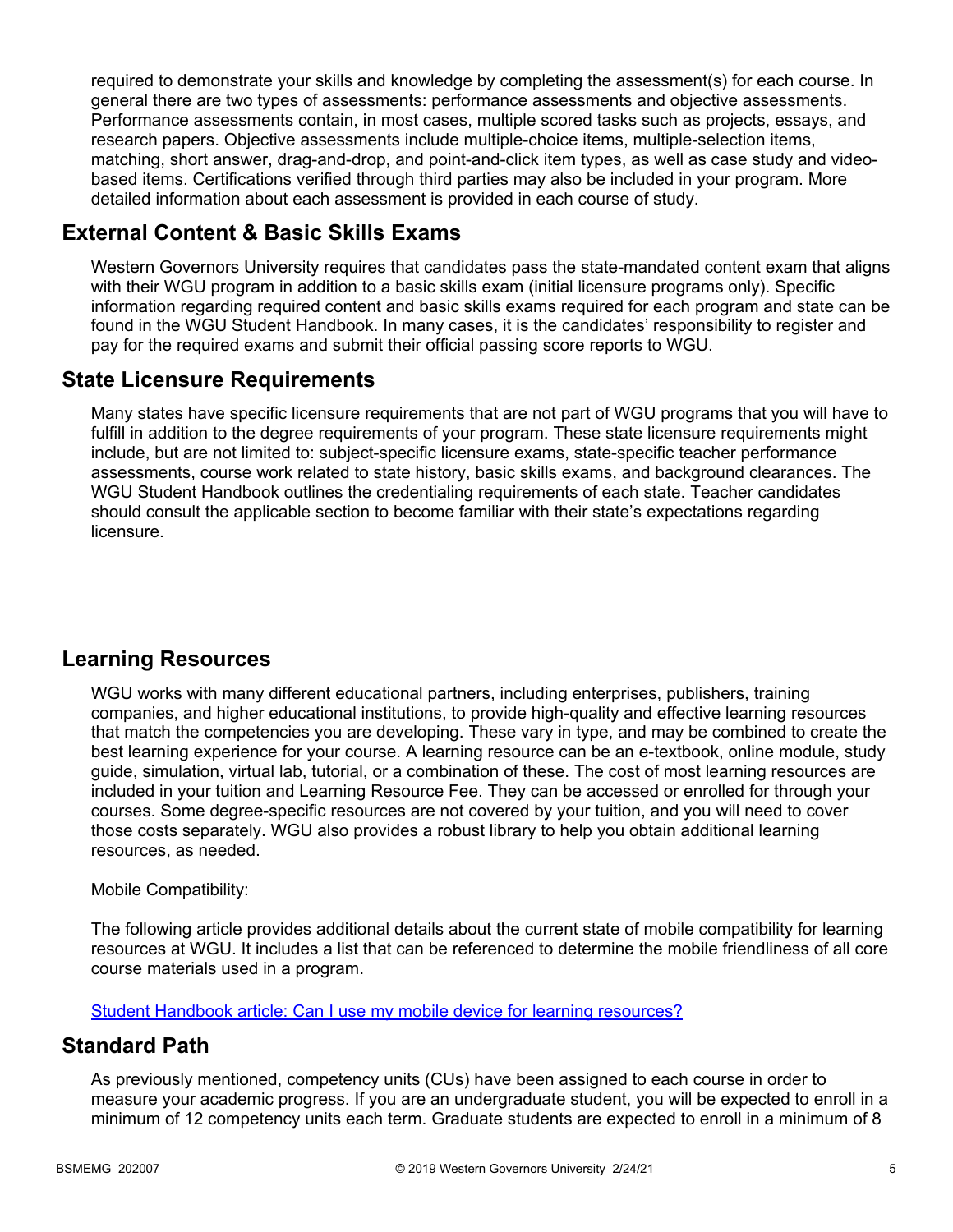competency units each term. A standard plan for a student for this program who entered WGU without any transfer units would look similar to the one on the following page. Your personal progress can be faster, but your pace will be determined by the extent of your transfer units, your time commitment, and your determination to proceed at a faster rate.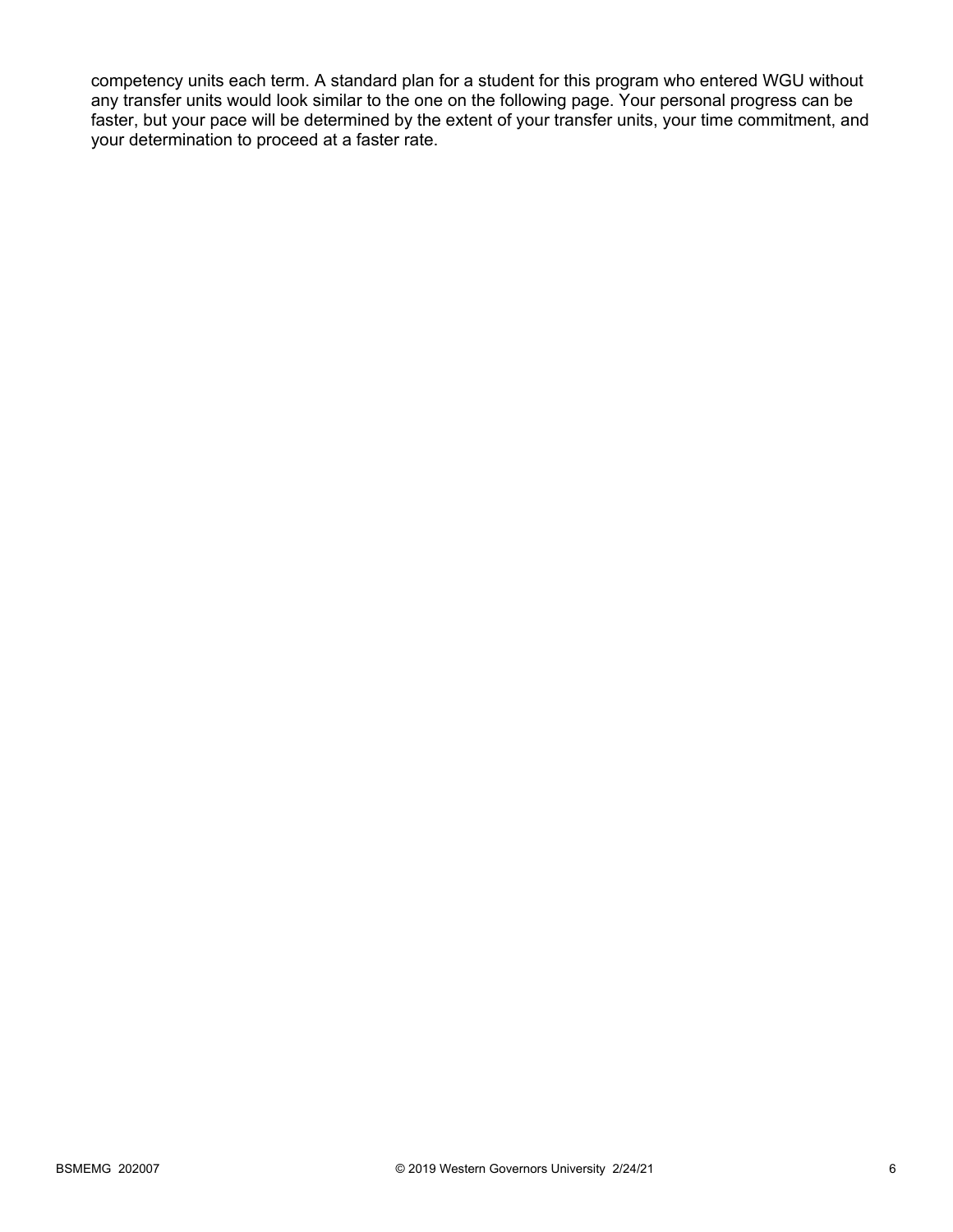# **Standard Path** *for* **Bachelor of Science, Mathematics Education (Middle Grades)**

| <b>Course Description</b>                                                   | <b>CU<sub>s</sub></b> |
|-----------------------------------------------------------------------------|-----------------------|
| <b>Educational Foundations</b>                                              | $\overline{2}$        |
| <b>Finite Mathematics</b>                                                   | 4                     |
| Introduction to Humanities                                                  | 3                     |
| College Algebra                                                             | 4                     |
| Educational Psychology and Development of Children and Adolescents          | 4                     |
| Survey of United States History                                             | 3                     |
| <b>English Composition I</b>                                                | 3                     |
| <b>Integrated Physical Sciences</b>                                         | 3                     |
| The School as a Community of Care                                           | 3                     |
| <b>Applied Probability and Statistics</b>                                   | 3                     |
| <b>Trigonometry and Precalculus</b>                                         | 4                     |
| <b>Fundamentals of Diverse Learners</b>                                     | 4                     |
| <b>Managing Engaging Learning Environments</b>                              | 3                     |
| Probability and Statistics I                                                | 4                     |
| Introduction to Biology                                                     | 3                     |
| <b>Natural Science Lab</b>                                                  | 2                     |
| Introduction to Curriculum, Instruction, and Assessment                     | 3                     |
| Assessing Impact on Student Learning                                        | 3                     |
| <b>College Geometry</b>                                                     | 4                     |
| Middle School Mathematics: Content Knowledge                                | 2                     |
| <b>English Composition II</b>                                               | 3                     |
| Introduction to Communication                                               | 3                     |
| Educational Technology for Teaching and Learning                            | 3                     |
| American Politics and the US Constitution                                   | 3                     |
| Calculus I                                                                  | 4                     |
| Mathematics History and Technology                                          | $\overline{4}$        |
| Secondary Reading Instruction and Interventions                             | 3                     |
| Secondary Disciplinary Literacy                                             | 3                     |
| Mathematics Learning and Teaching                                           | 4                     |
| Teaching in the Middle School                                               | 2                     |
| Algebra for Secondary Mathematics Teaching                                  | 3                     |
| <b>Preclinical Experiences in Mathematics</b>                               | 3                     |
| Supervised Demonstration Teaching in Mathematics, Observations 1 and 2      | 3                     |
| Supervised Demonstration Teaching in Mathematics, Observation 3 and Midterm | 3                     |
| Supervised Demonstration Teaching in Mathematics, Observations 4 and 5      | 3                     |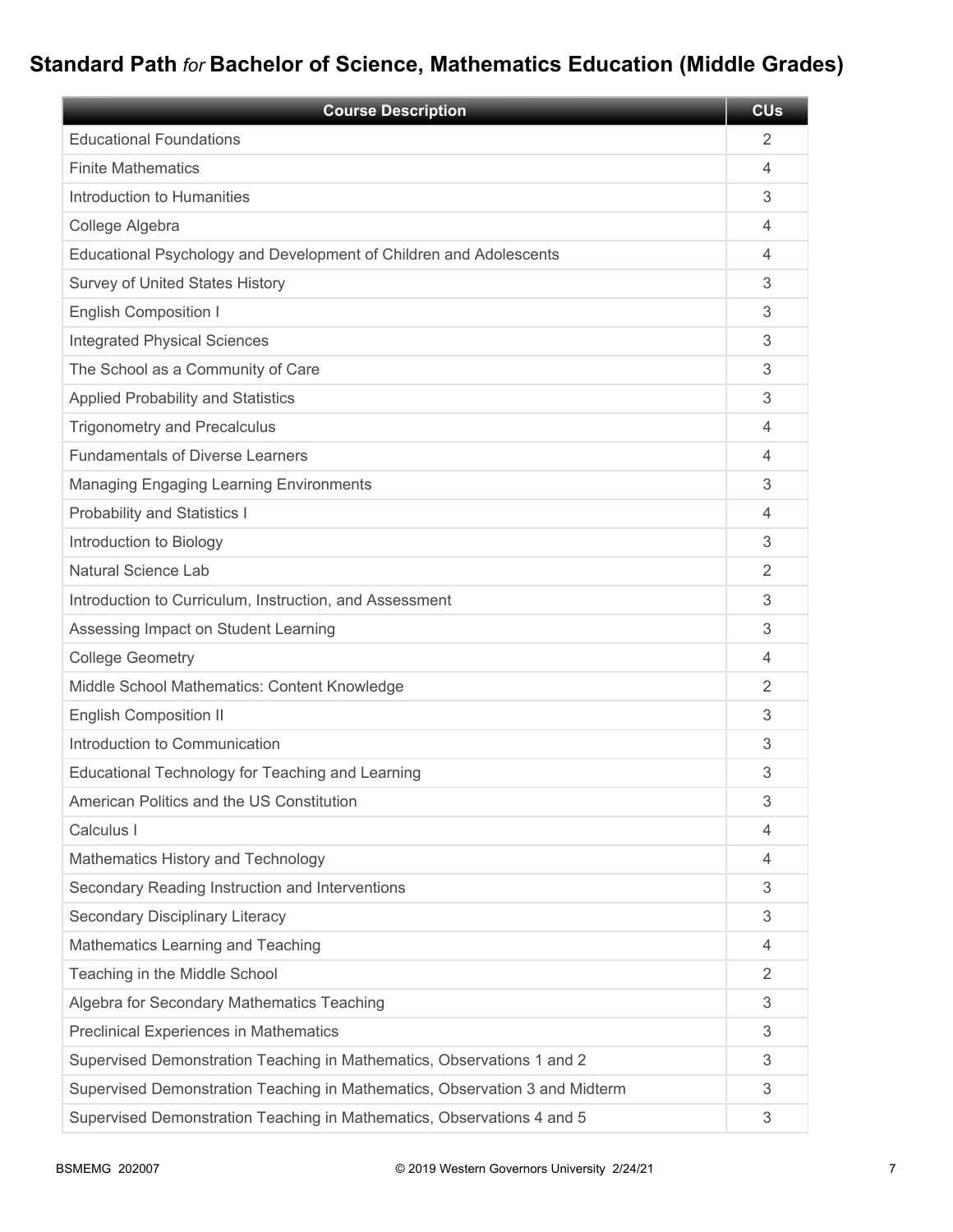| <b>Course Description</b>                                                 | <b>CU<sub>s</sub></b> |
|---------------------------------------------------------------------------|-----------------------|
| Supervised Demonstration Teaching in Mathematics, Observation 6 and Final |                       |
| Teacher Performance Assessment in Mathematics Education                   |                       |
| Professional Portfolio                                                    |                       |
| Cohort Seminar                                                            |                       |

## **Changes to Curriculum**

WGU publishes an Institutional Catalog, which describes the academic requirements of each degree program. Although students are required to complete the program version current at the time of their enrollment, WGU may modify requirements and course offerings within that version of the program to maintain the currency and relevance of WGU's competencies and programs. When program requirements are updated, students readmitting after withdrawal from the university will be expected to re-enter into the most current catalog version of the program.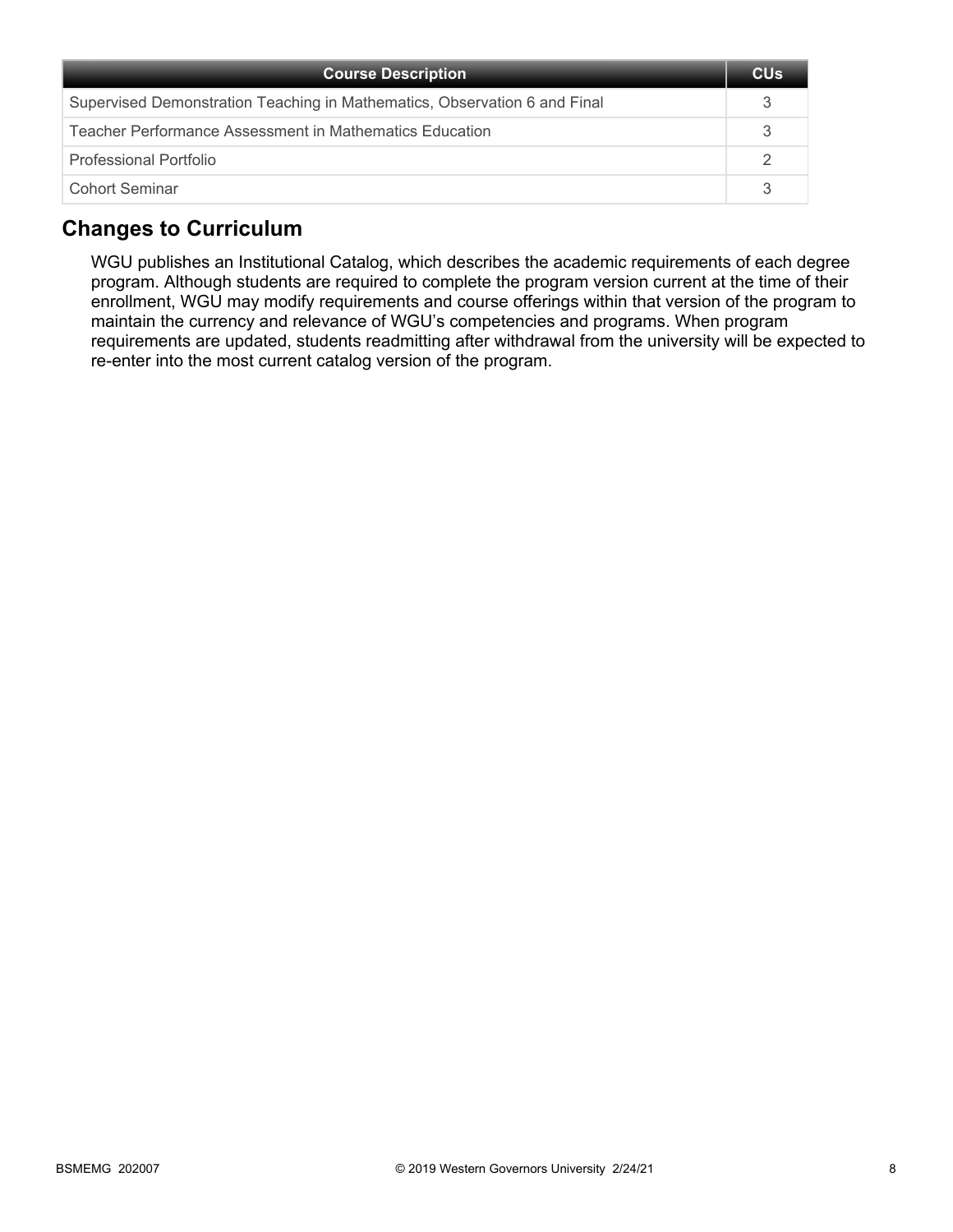# **Areas of Study** for **Bachelor of Science, Mathematics Education (Middle Grades)**

The following section includes the areas of study in the program, with their associated courses. Your specific learning resources and level of instructional support will vary based on the individual competencies you bring to the program and your confidence in developing the knowledge, skills, and abilities required in each area of the degree. The Degree Plan and learning resources are dynamic, so you need to review your Degree Plan and seek the advice of your mentor regarding the resources before you purchase them.

## **Professional Core**

#### **Educational Foundations**

Educational Foundations is a key component of WGU's Professional Core and is a required course for all initial licensure candidates. The course provides candidates with early classroom experience where they observe multiple school settings at three different levels of schooling and interview an educator to learn how state standards and various legal and ethical issues affect classrooms today. The course also provides candidates with opportunities to gain foundational knowledge about what it means to be a teacher in the current educational context while exploring their future role within the larger landscape of historical and cultural influences. This course ensures candidates have a firm grasp on important issues affecting educators including state standards-based curriculum, legal and ethical requirements affecting educational opportunities, and professionalism, preparing them for subsequent coursework within the Professional Core and their content area major courses. Five preclinical hours are interwoven throughout this course, and cross-cutting themes of technology and diversity are introduced for further development throughout the candidate's programs.

*This course covers the following competencies:*

- *Begin your course by discussing your course planning tool report with your instructor and creating your personalized course plan together.*
- *The graduate analyzes the role of historical and cultural influences, including issues of federal and state governance, in determining standard educational practices and ensuring equal access to educational opportunities.*
- *The graduate examines the impact of standards-based curriculum on students and teachers to determine how it supports a school's goals.*
- *The graduate evaluates the application of educational best practices in diverse learning settings to inform teaching practice.*
- *The graduate explores pathways and opportunities for professional development to grow as an educator.*

#### **Educational Psychology and Development of Children and Adolescents**

Educational Psychology and Development of Children and Adolescents is a key component of WGU's Professional Core and is a required course for all initial licensure candidates. This course prepares candidates to support classroom practices grounded in research-validated principles from the areas of educational psychology and child/adolescent development. Candidates will be introduced to learning theories that equip them with the knowledge and skills necessary to support the diverse populations of students with whom they will interact. This course addresses theories of human development, spanning early childhood through adolescence, and candidates completing this course will be able to explain and analyze the guiding perspectives on linguistic, physical, cognitive, and social development. This course will also cover appropriate instructional and assessment strategies to support student learning and development. Candidates will engage in four hours of virtual classroom observations related to issues in educational psychology and learner development. Cross-cutting themes of technology and diversity are interwoven for further development. This course is designed to be taken after successful completion of the Educational Foundations course.

- *Begin your course by discussing your course planning tool report with your instructor and creating your personalized course plan together.*
- *The graduate describes theories of development across the cognitive, linguistic, social, emotional, and physical areas to understand the needs of students at various developmental levels.*
- *The graduate evaluates the influence of students' developmental characteristics on their learning and evaluates performance to inform instructional decisions.*
- *The graduate recommends instructional strategies that will positively impact learning, based on principles of learning theories.*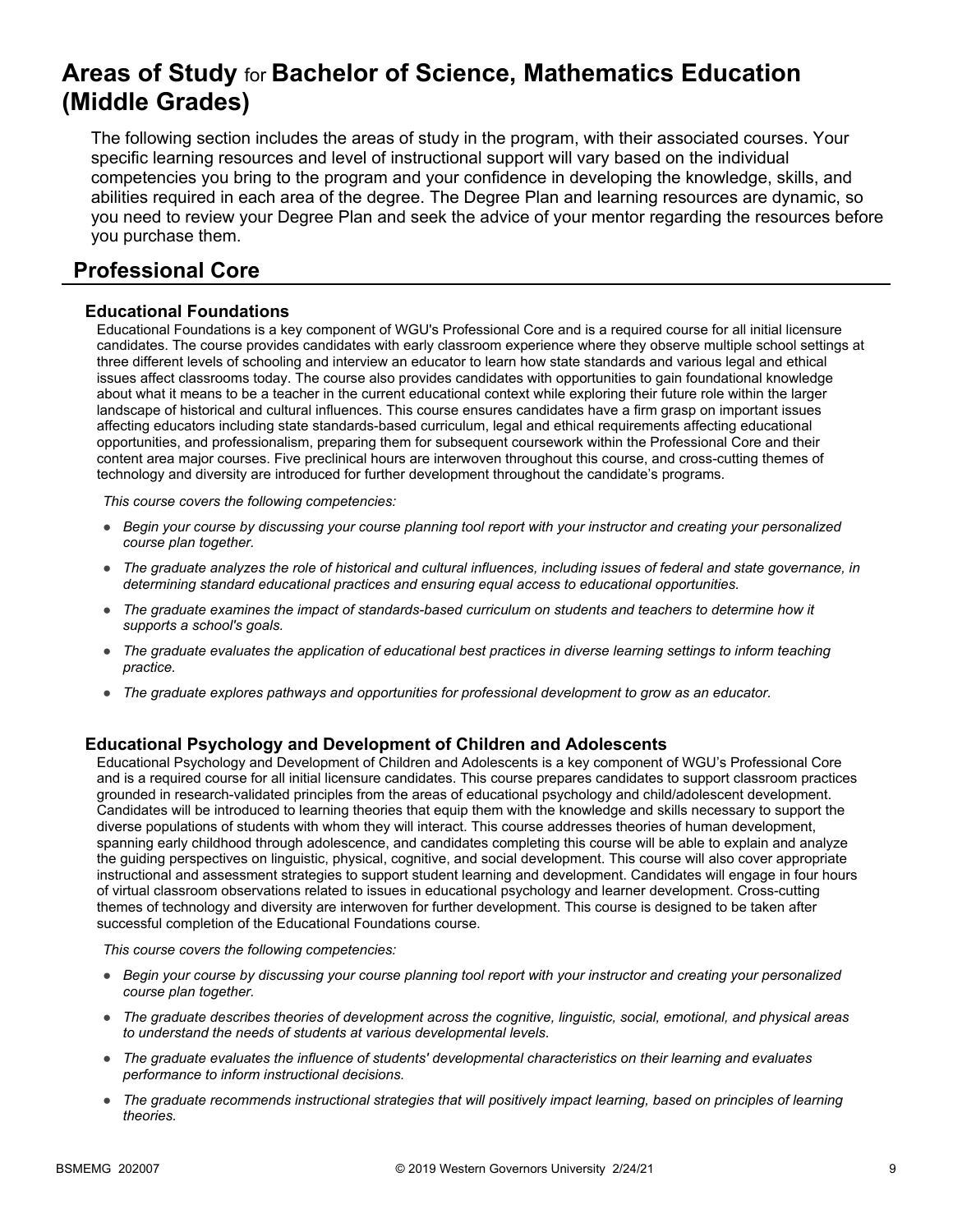● *The graduate evaluates classroom practices to determine how theories of child and adolescent psychology, learning, and development are applied in the classroom environment.*

#### **The School as a Community of Care**

The School as a Community of Care is a key component of WGU's Professional Core and is a required course for all initial licensure candidates. This course prepares candidates to meet the social and emotional needs of learners, taking into account theories and philosophical perspectives on child and adolescent development and learning. Candidates learn to effectively collaborate with parents, families, caregivers, and other community stakeholders in each child's education, to build a strong foundation for academic and personal success. Emphasis is placed on family engagement as candidates gain knowledge of individual, cultural, and community assets that can be used to facilitate learner growth and development, as well as understand mental health and emotional differences among learners that may necessitate leveraging additional resources to support students' wellbeing. Issues of youth mental health, substance abuse, suicide awareness and prevention, and abuse within families will be addressed as will the importance of parent involvement. Candidates will engage in seven hours of preclinical experiences, which include visual observations of learning environments that involve parents and families in their children's' education while supporting the social and emotional learning (SEL) needs of learners and an interview with an educational professional to explore topics related to parent involvement, youth mental health issues, and professional responsibilities to ensure student wellbeing. Additionally, crosscutting themes of technology and diversity are interwoven for further development. This course is designed to be taken after successful completion of the Educational Psychology and Development of Children and Adolescents course.

*This course covers the following competencies:*

- *Begin your course by discussing your course planning tool report with your instructor and creating your personalized course plan together.*
- *The graduate plans for learning environments that meet all students' cultural, social, and emotional learning needs by incorporating knowledge of individual learners, diverse cultures, and communities.*
- *The graduate develops strategies to address the social and emotional learning (SEL) needs of students, including the incorporation of trauma-informed or restorative instructional practices.*
- *The graduate identifies appropriate resources and processes to support the mental health and emotional well-being of students.*
- *The graduate collaborates with families, caretakers, and the larger community to identify partnerships that facilitate learner growth.*

#### **Fundamentals of Diverse Learners**

Fundamentals of Diverse Learners is a key component of WGU's Professional Core and is a required course for all initial licensure candidates. This course prepares candidates to consider and address the wide range of learning needs in the classrooms of today. This course teaches candidates to identify and support the needs of diverse populations of learners, including, for example, students with disabilities (INCLUDING DYSLEXIA), English language learners, and gifted and talented students. Practical strategies for differentiating instruction while creating a safe, inclusive, and culturally responsive learning environment are explored. This course helps candidates develop skills for partnering with parents and advocating for all students, particularly those impacted by provisions of IDEA and Section 504 of the Rehabilitation Act. Multitiered systems of supports are addressed to prepare candidates for their future classrooms as they seek to select appropriate instructional practices and interventions to best serve their students. Candidates will engage in four hours of preclinical experiences that includes a simulated teaching experience in which skills learned can be applied. Cross-cutting themes of technology and diversity are interwoven for further development. This course is designed to be taken after successful completion of the School as a Community of Care course.

- *Begin your course by discussing your course planning tool report with your instructor and creating your personalized course plan together.*
- *The graduate analyzes the application of policies, practices, and legal requirements to inform teaching practice.*
- *The graduate creates inclusive learning environments featuring multitiered systems of supports to address the needs of all students, including exceptional learners and English learners.*
- *The graduate creates learning experiences that accommodate the needs of students with exceptionalities, including gifted and talented students, in order to facilitate the success of all learners.*
- *The graduate integrates equity pedagogy to address the needs of multicultural learners.*
- *The graduate plans learning experiences that accommodate linguistic diversity to facilitate the success of all learners.*
- *The graduate recommends strategies to engage with students, families, administrators, and other stakeholders in ways*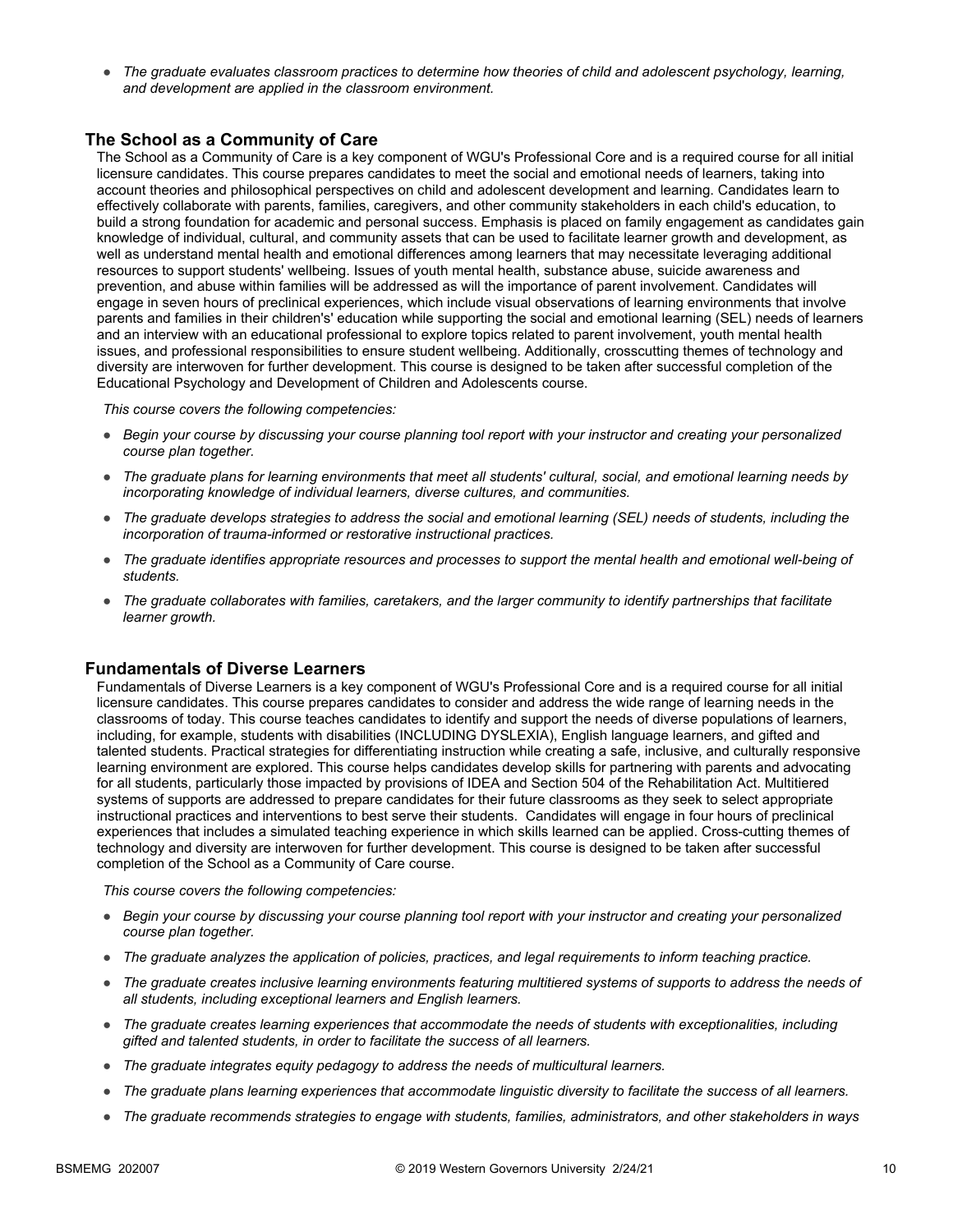#### **Managing Engaging Learning Environments**

Managing Engaging Learning Environments is a key component of WGU's Professional Core and is a required course for all initial licensure candidates. This course prepares candidates to establish and contribute to safe and productive learning environments that support the success of all learners by ensuring student engagement and motivation for learning. Candidates will learn strategies, such as incorporating consistent routines and expectations, to provide positive behavior supports, increase learner motivation, promote active learning and self-direction, and ensure a safe and productive classroom setting that fosters a sense of community through collaborative educational practices. The course will culminate in evidence-based, practical application of current strategies, theories, or philosophical perspectives related to motivating and engaging all students in a learning community. Candidates will engage in seven hours of preclinical experiences that include both virtual observations of classroom settings and time in a simulated classroom environment where theory can be put into practice. Cross-cutting themes of technology and diversity are interwoven for further development. This course is designed to be taken after successful completion of the Fundamentals of Diverse Learners course.

*This course covers the following competencies:*

- *Begin your course by discussing your course planning tool report with your instructor and creating your personalized course plan together.*
- *The graduate establishes norms and routines to create a safe and productive learning environment that encourages positive social interactions, individual and collaborative learning, and appropriate classroom behaviors.*
- *The graduate interacts with each student in a way that builds positive relationships by using knowledge of individual learners, diverse cultures, and communities.*
- *The graduate analyzes the theoretical foundations and application of classroom management strategies, including behavior support and conflict management, to inform teaching practice.*
- *The graduate recommends strategies that are motivating and encourage active engagement from all students.*

#### **Introduction to Curriculum, Instruction, and Assessment**

Introduction to Curriculum, Instruction, and Assessment is a key component of WGU's Professional Core and is a required course for all initial licensure candidates. This course provides candidates with the knowledge and skills necessary to create engaging and standards-aligned lessons that meet the needs of all learners. Candidates will learn to analyze learner needs based on a variety of inputs, including their state P–12 standards, assessment results, and knowledge of learner differences. This course will help candidates design, deliver, and modify instruction in accordance to needs and educational requirements. Candidates will engage in three hours of preclinical experiences that include virtual classroom observations. They also will record a short teaching segment, allowing for authentic teaching experience. Crosscutting themes of technology and diversity are interwoven for continued development. This course is designed to be taken after successful completion of the Managing Engaging Learning Environments course.

*This course covers the following competencies:*

- *Begin your course by discussing your course planning tool report with your instructor and creating your personalized course plan together.*
- *The graduate aligns lessons to learning goals by synthesizing knowledge about students and their assessment data.*
- *The graduate analyzes the role of various assessment types in evaluating student learning and planning future instruction.*
- *The graduate implements evidence-based instructional strategies to increase content area learning.*
- *The graduate differentiates instruction to facilitate mastery for all learners.*
- *The graduate incorporates cross-disciplinary instruction, skills, and content into lessons.*
- *The graduate creates standards-based instructional plans based on their state's P–12 standards that incorporate knowledge of learners' developmental needs, prior learning, and community and cultural context.*

#### **Assessing Impact on Student Learning**

Assessing Impact on Student Learning is a key component of WGU's Professional Core and is a required course for all initial licensure candidates. This course equips candidates to evaluate student learning and their own professional practice, ensuring candidates are prepared to ensure all learners' success. In this course, candidates learn multiple methods of assessment to ensure they are able to implement a balanced approach to assessment while monitoring their students' progress. Assessments types such as formative, summative, standardized, and common assessments are addressed so candidates understand their purposes and can apply them within the context of a lesson to determine impact on learning.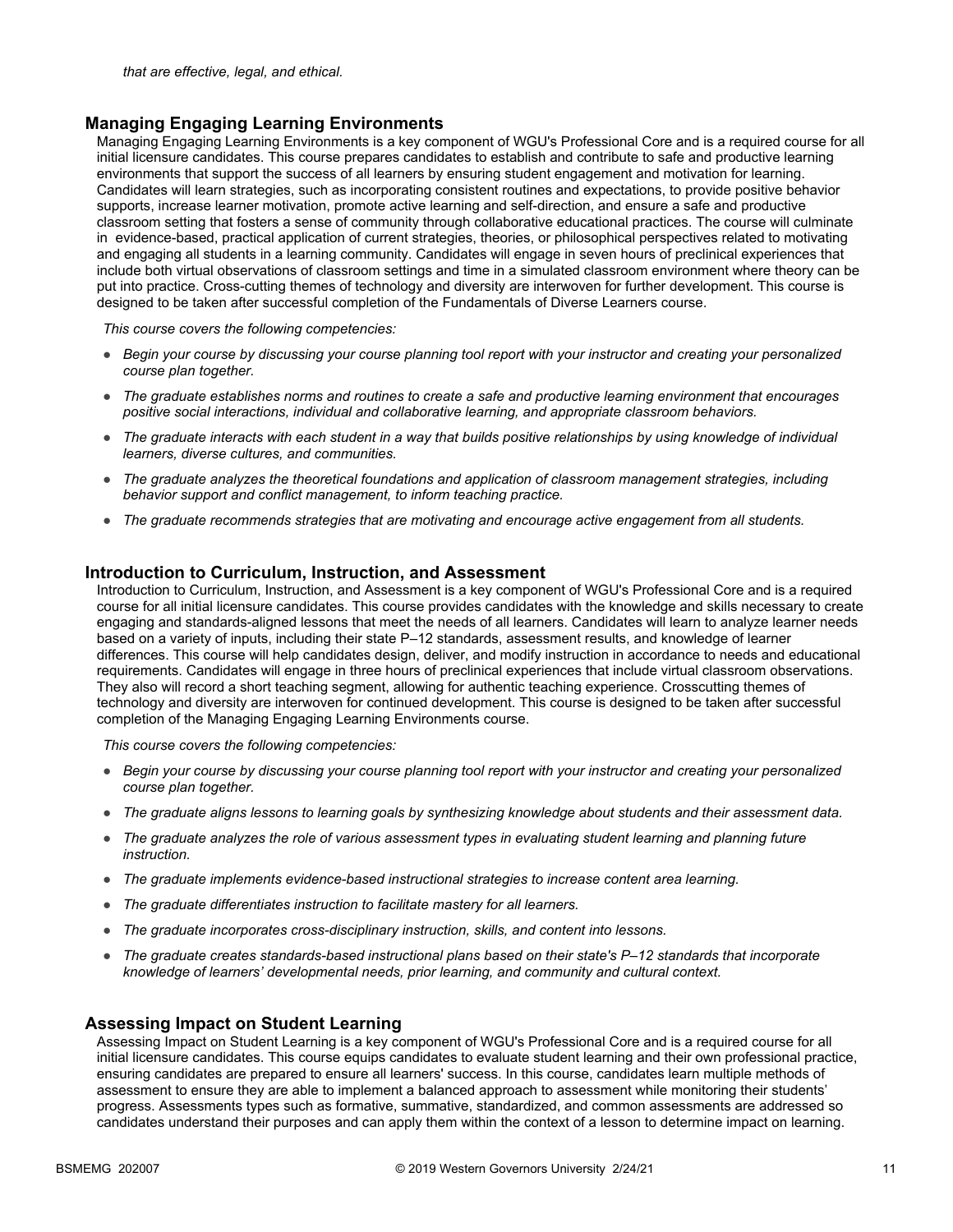Data literacy skills are taught to ensure candidates interpret and analyze individual and classroom data and apply their knowledge in ways that support academic success. Candidates will engage in three hours of preclinical experiences that include virtual classroom observations. Cross-cutting themes of technology and diversity are interwoven for further development. This course is designed to be taken after successful completion of the Introduction to Curriculum, Instruction, and Assessment course.

*This course covers the following competencies:*

- *Begin your course by discussing your course planning tool report with your instructor and creating your personalized course plan together.*
- *The graduate plans a progress-monitoring strategy, including formative, summative, and common assessments, that actively engages students in their own learning.*
- *The graduate analyzes assessment results to evaluate student learning and teacher effectiveness.*
- *The graduate makes evidence-based instructional decisions that are informed by student assessment data.*
- *The graduate determines their impact on learners and the broader school community through evaluation of teaching practice.*

#### **Educational Technology for Teaching and Learning**

Educational Technology for Teaching and Learning is a key component of WGU's professional core and is a required course for all initial licensure candidates. This course prepares candidates to incorporate technology into their classroom practices in ways that improve teaching and learning. The ISTE standards will form the basis for their practice. The material will teach candidates to critically evaluate software and hardware options that may positively impact the classroom environment, while also increasing their awareness of ethical usage and considerations related to equity, access to technology, and appropriate use of technology by P–12 students. Assistive technologies to meet the needs of a diverse learner population also will be taught in this course. Candidates will engage in three hours of preclinical experience that include virtual observations of classroom practices incorporating technology to support educational goals. Crosscutting themes of technology and diversity are interwoven for further development. This course is designed to be taken after successful completion of the Assessing Impact on Student Learning course.

*This course covers the following competencies:*

- *Begin your course by discussing your course planning tool report with your instructor and creating your personalized course plan together.*
- *The graduate analyzes how research-based applications of technology facilitate student learning.*
- *The graduate evaluates the application of technology in the classroom, including its impact on learning for all students and potential equity or access issues.*
- *The graduate promotes a technology-enabled classroom culture that is equitable, ethical, and socially responsible.*
- *The graduate applies curricular and instructional design principles to create effective digital learning environments.*
- *The graduate recommends technology as an assessment tool to encompass multiple learner needs, provide in the moment feedback, and inform instruction.*
- *The graduate fosters student self-directedness and independent learning through the use of technology.*

## **General Education**

#### **Finite Mathematics**

Finite Mathematics covers the knowledge and skills necessary to apply discrete mathematics and properties of number systems to model and solve real-life problems. Topics include sets and operations; prime and composite numbers; greatest common denominator (GCD) and least common multiple (LCM); order of operations; ordering numbers; mathematical systems including modular arithmetic, arithmetic and geometric sequences; ratio and proportion; subsets of real numbers; logic and truth tables; graphs; trees and networks; and permutation and combination. There are no prerequisites for this course.

- *Begin your course by discussing your course planning tool report with your instructor and creating your personalized course plan together.*
- *The graduate applies the fundamental ideas of discrete mathematics including logic, set theory, and graph theory in formulating and solving problems.*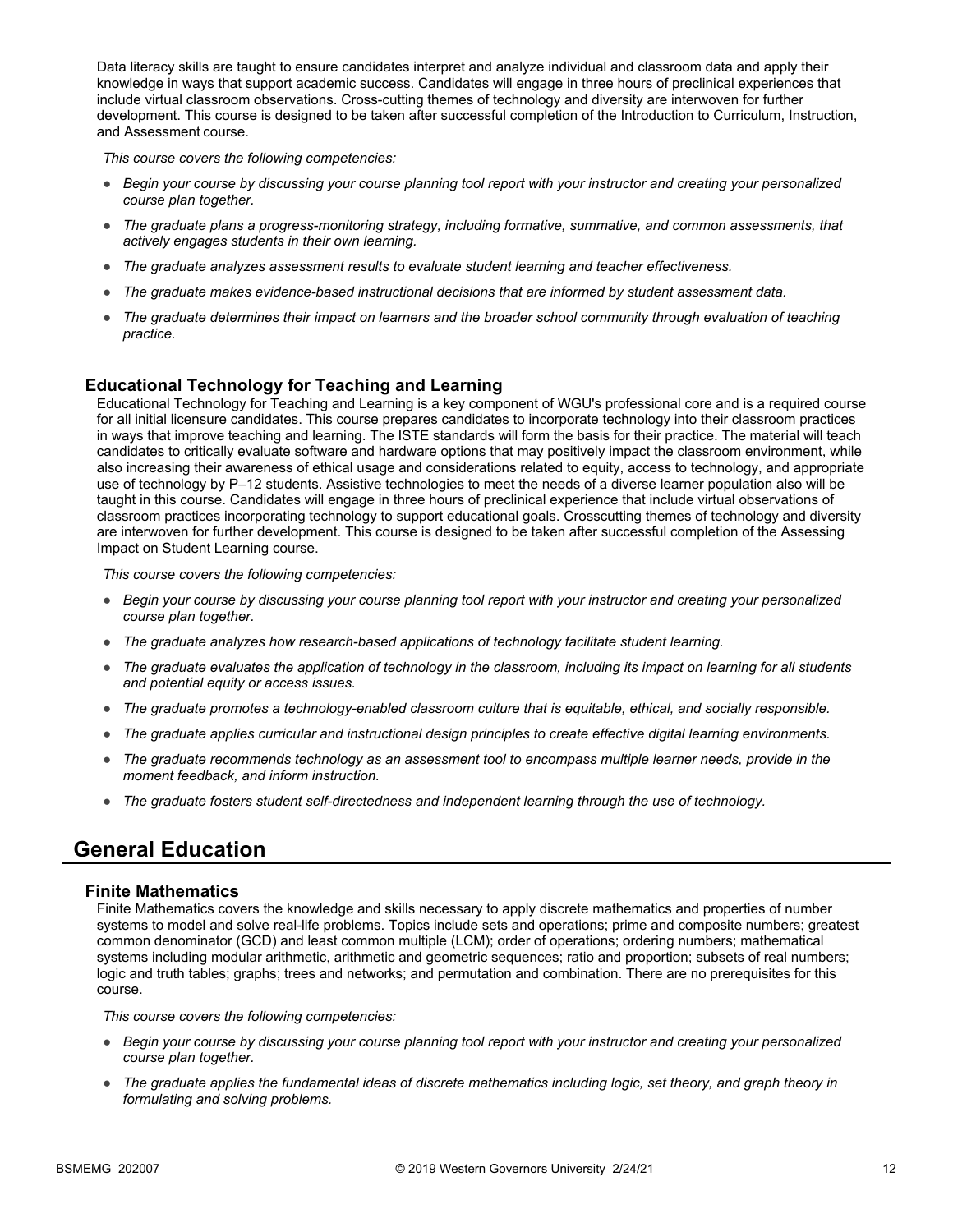- *The graduate demonstrates computational proficiency with real numbers and recognizes the properties of the real number system and its subsets.*
- *The graduate represents numbers in different forms, recognizes relationships among numbers and number systems, deduces the meanings of operations, and demonstrates a conceptual understanding of numbers.*

#### **Introduction to Humanities**

This introductory humanities course allows candidates to practice essential writing, communication, and critical thinking skills necessary to engage in civic and professional interactions as mature, informed adults. Whether through studying literature, visual and performing arts, or philosophy, all humanities courses stress the need to form reasoned, analytical, and articulate responses to cultural and creative works. Studying a wide variety of creative works allows candidates to more effectively enter the global community with a broad and enlightened perspective.

*This course covers the following competencies:*

- *Begin your course by discussing your course planning tool report with your instructor and creating your personalized course plan together.*
- *The graduate assesses the development of humans through the study of key concepts, disciplines, and primary influences of the humanities.*
- *The graduate analyzes the primary contributions and characteristics of humanities during the Classical period.*
- *The graduate analyzes the primary contributions and characteristics of humanities during the Renaissance.*
- *The graduate analyzes the primary contributions and characteristics of humanities during the Neoclassical and Enlightenment period.*
- *The graduate analyzes the primary contributions and characteristics of humanities during the Romantic period.*
- *The graduate analyzes the primary contributions and characteristics of humanities during the Realism movement.*

#### **College Algebra**

This course provides further application and analysis of algebraic concepts and functions through mathematical modeling of real-world situations. Topics include: real numbers, algebraic expressions, equations and inequalities, graphs and functions, polynomial and rational functions, exponential and logarithmic functions, and systems of linear equations.

*This course covers the following competencies:*

- *Begin your course by discussing your course planning tool report with your instructor and creating your personalized course plan together.*
- *The graduate classifies and performs operations on real numbers; solves linear equations and inequalities; connects a linear equation to its graph; and identifies a function.*
- *The graduate solves systems of linear equations and their related applications.*
- *The graduate simplifies and factors polynomial expressions, and solves polynomial equations.*
- *The graduate simplifies rational, radical, and quadratic expressions, solves corresponding equations, and extends this knowledge to the study of functions.*
- *The graduate combines functions, finds inverse functions, solves exponential and logarithmic equations and functions.*

#### **Survey of United States History**

This course presents a broad and thematic survey of U.S. history from European colonization to the mid-twentieth century. Students will explore how historical events and major themes in American history have affected a diverse population.

- *Begin your course by discussing your course planning tool report with your instructor and creating your personalized course plan together.*
- *The graduate analyzes the colonial experience and the foundations of the American Revolution.*
- *The graduate analyzes the challenges of partisan politics and sectionalism in the Early Republic and Civil War eras.*
- *The graduate examines the major changes that defined the United States in the late-nineteenth and early-twentieth centuries.*
- *The graduate explains significant international and domestic challenges that the United States confronted since World*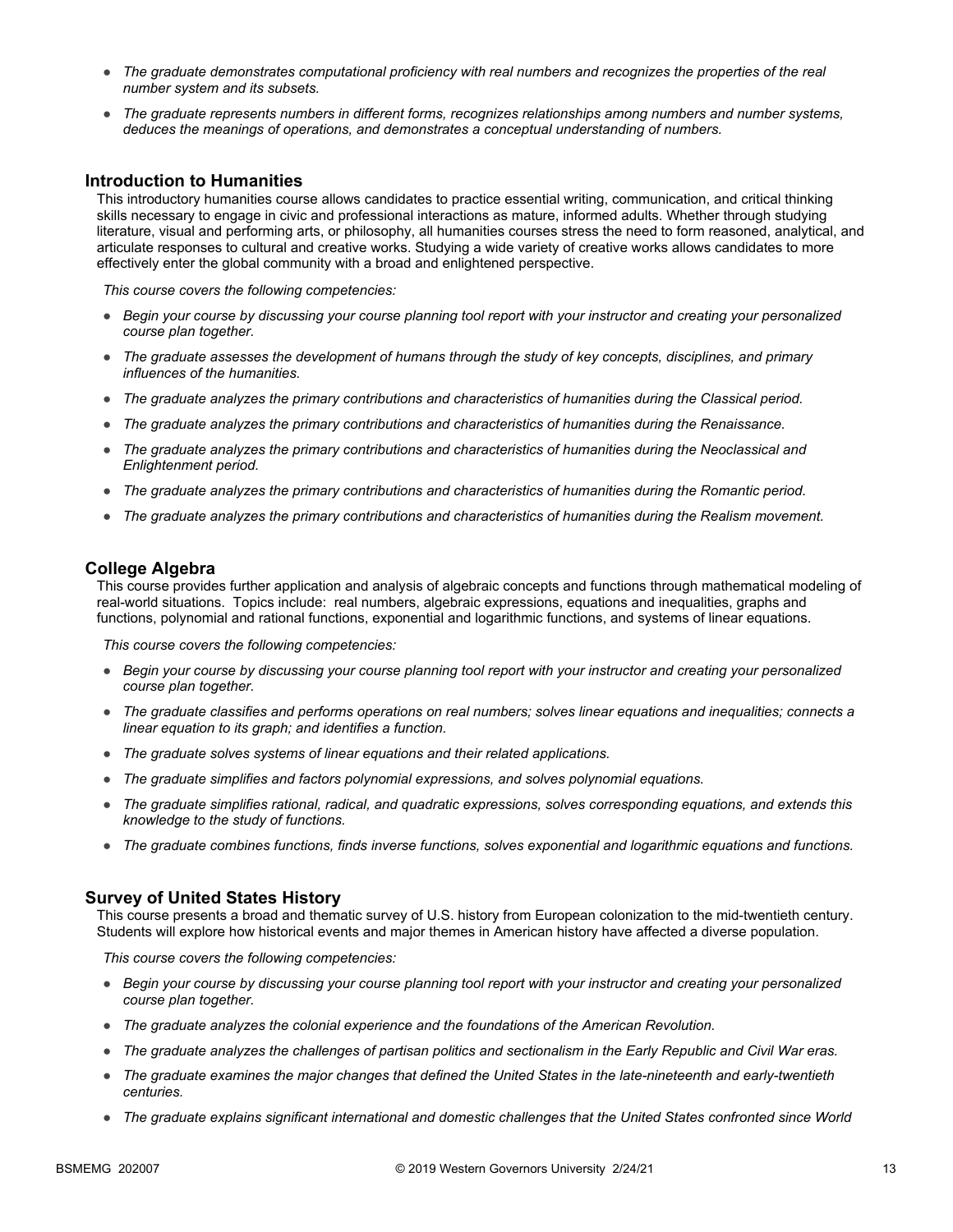#### **English Composition I**

English Composition I introduces candidates to the types of writing and thinking that are valued in college and beyond. Candidates will practice writing in several genres with emphasis placed on writing and revising academic arguments. Instruction and exercises in grammar, mechanics, research documentation, and style are paired with each module so that writers can practice these skills as necessary. Composition I is a foundational course designed to help candidates prepare for success at the college level. There are no prerequisites for English Composition I.

*This course covers the following competencies:*

- *Begin your course by discussing your course planning tool report with your instructor and creating your personalized course plan together.*
- *The graduate applies appropriate grammatical rules, sentence structure, and writing conventions.*
- *The graduate selects appropriate rhetorical strategies that improve writing and argumentation.*
- *The graduate appropriately uses a given writing style.*
- *The graduate uses appropriate writing and revision strategies.*
- *The graduate integrates credible and relevant sources into written arguments.*
- *The graduate composes an appropriate narrative for a given context.*
- *The graduate composes an appropriate argumentative essay for a given context.*

#### **Integrated Physical Sciences**

This course provides students with an overview of the basic principles and unifying ideas of the physical sciences: physics, chemistry, and earth sciences. Course materials focus on scientific reasoning and practical, everyday applications of physical science concepts to help students integrate conceptual knowledge with practical skills.

*This course covers the following competencies:*

- *Begin your course by discussing your course planning tool report with your instructor and creating your personalized course plan together.*
- *The graduate describes the nature and process of science.*
- *The graduate examines applications of physics including fundamental concepts such as forces, motion, energy, and waves.*
- *The graduate examines applications of key chemistry concepts including the structure of matter and the behavior and conservation of matter in chemical reactions.*
- *The graduate describes the underlying organization, interactions, and processes within the Earth system including the Earth's structure and atmosphere, and Earth's interactions within the solar system.*

#### **Applied Probability and Statistics**

Applied Probability and Statistics helps candidates develop competence in the fundamental concepts of basic statistics including introductory algebra and graphing; descriptive statistics; regression and correlation; and probability. Statistical data and probability are used in everyday life, science, business, information technology, and educational settings to make informed decisions about the validity of studies and the effect of data on decisions. This course discusses what constitutes sound research design and how to appropriately model phenomena using statistical data. Additionally, the content covers simple probability calculations based on events that occur in the business and IT industries. No prerequisites are required for this course.

- *Begin your course by discussing your course planning tool report with your instructor and creating your personalized course plan together.*
- *The graduate applies the operations, processes, and procedures of fractions, decimals, and percentages to evaluate quantitative expressions.*
- *The graduate applies the operations, processes, and procedures of basic algebra to evaluate quantitative expressions, and to solve equations and inequalities.*
- *The graduate evaluates categorical and quantitative data pertaining to a single variable using appropriate graphical*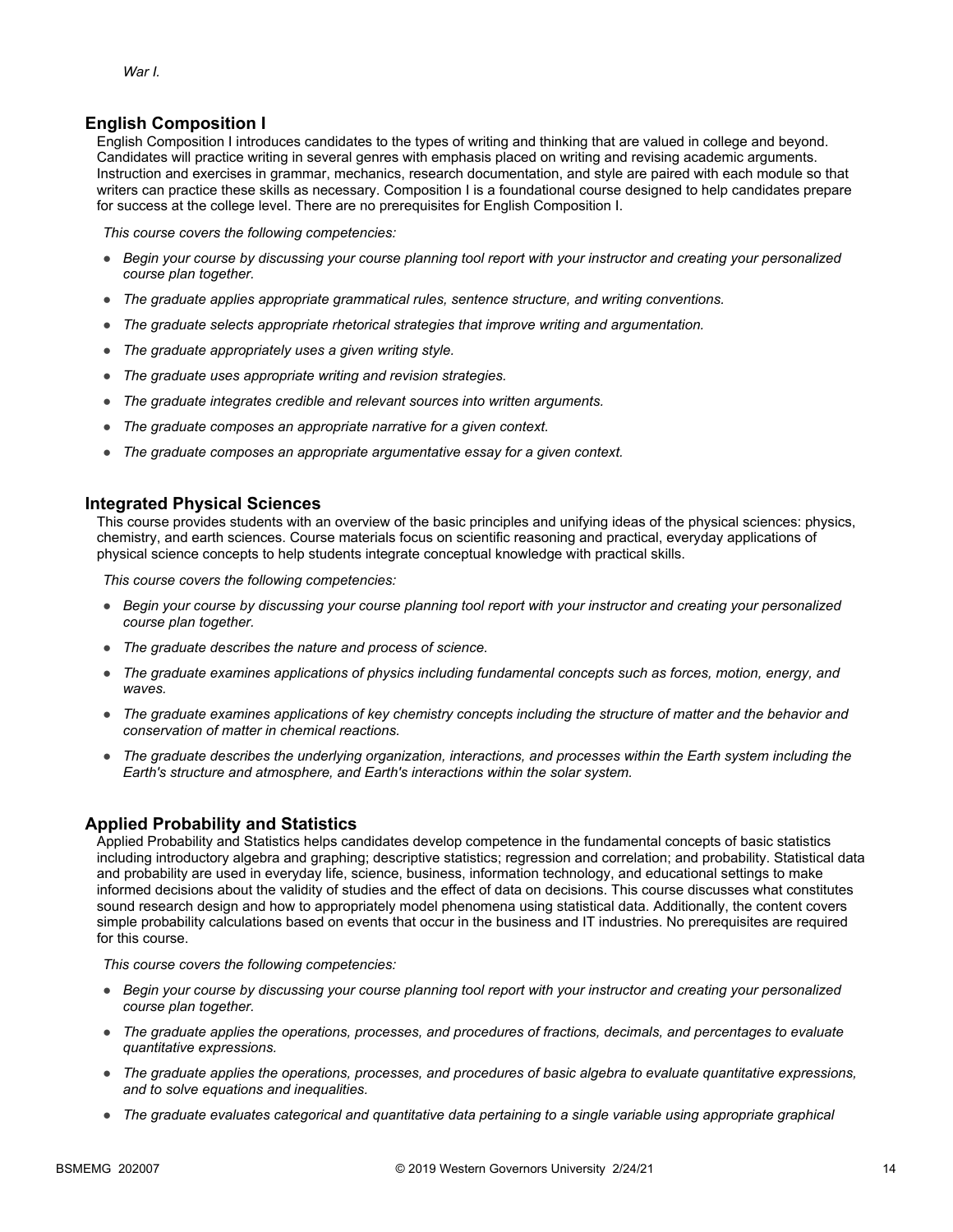*displays and numerical measures.*

- *The graduate evaluates the relationship between two variables through interpretation of visual displays and numerical measures.*
- *The graduate evaluates the relationship between two quantitative variables through correlation and regression.*
- *The graduate applies principles and methods of probability-based mathematics to explain and solve problems.*

#### **English Composition II**

English Composition II introduces candidates to the types of research and writing that are valued in college and beyond. Candidates will practice writing, with emphasis placed on research, writing, and revising an academic argument. Instruction and exercises in grammar, mechanics, research documentation, and style are paired with each module so that writers can practice these skills as necessary. Composition II is a foundational course designed to help candidates prepare for success at the college level. Composition I is the prerequisite for Composition II.

*This course covers the following competencies:*

- *Begin your course by discussing your course planning tool report with your instructor and creating your personalized course plan together.*
- *The graduate evaluates the quality, credibility, and relevance of evidence in order to integrate evidence into a final research paper.*
- *The graduate applies steps of the writing process appropriately to improve quality of writing.*
- *The graduate composes an argumentative research paper.*

#### **Introduction to Communication**

This introductory communication course allows candidates to become familiar with the fundamental communication theories and practices necessary to engage in healthy professional and personal relationships. Candidates will survey human communication on multiple levels and critically apply the theoretical grounding of the course to interpersonal, intercultural, small group, and public presentational contexts. The course also encourages candidates to consider the influence of language, perception, culture, and media on their daily communicative interactions. In addition to theory, candidates will engage in the application of effective communication skills through systematically preparing and delivering an oral presentation. By practicing these fundamental skills in human communication, candidates become more competent communicators as they develop more flexible, useful, and discriminatory communicative practices in a variety of contexts. Note: There are references within this video to Taskstream. If Taskstream is not part of your student experience, please disregard, and locate your task(s) within your course.

*This course covers the following competencies:*

- *Begin your course by discussing your course planning tool report with your instructor and creating your personalized course plan together.*
- *The graduate applies foundational elements of effective communication.*
- *The graduate applies appropriate communication strategies in interpersonal and group contexts.*
- *The graduate utilizes appropriate presentational communication strategies in personal and professional settings.*

#### **American Politics and the US Constitution**

American Politics and the U.S. Constitution examines the evolution of representative government in the United States and the changing interpretations of the civil rights and civil liberties protected by the Constitution. This course will give candidates an understanding of the powers of the branches of the federal government, the continual tensions inherent in a federal system, the shifting relationship between state and federal governments, and the interactions between elected officials and the ever-changing electorate. This course will focus on such topics as the role of a free press in a democracy, the impact of changing demographics on American politics, and the debates over and expansion of civil rights. Upon completion of the course, candidates should be able to explain the basic functions of the federal government, describe the forces that shape American policy and politics, and be better prepared to participate in America's civic institutions. This course has no prerequisite.

- *Begin your course by discussing your course planning tool report with your instructor and creating your personalized course plan together.*
- *The graduate describes the influence of competing political ideologies on the development of the United States*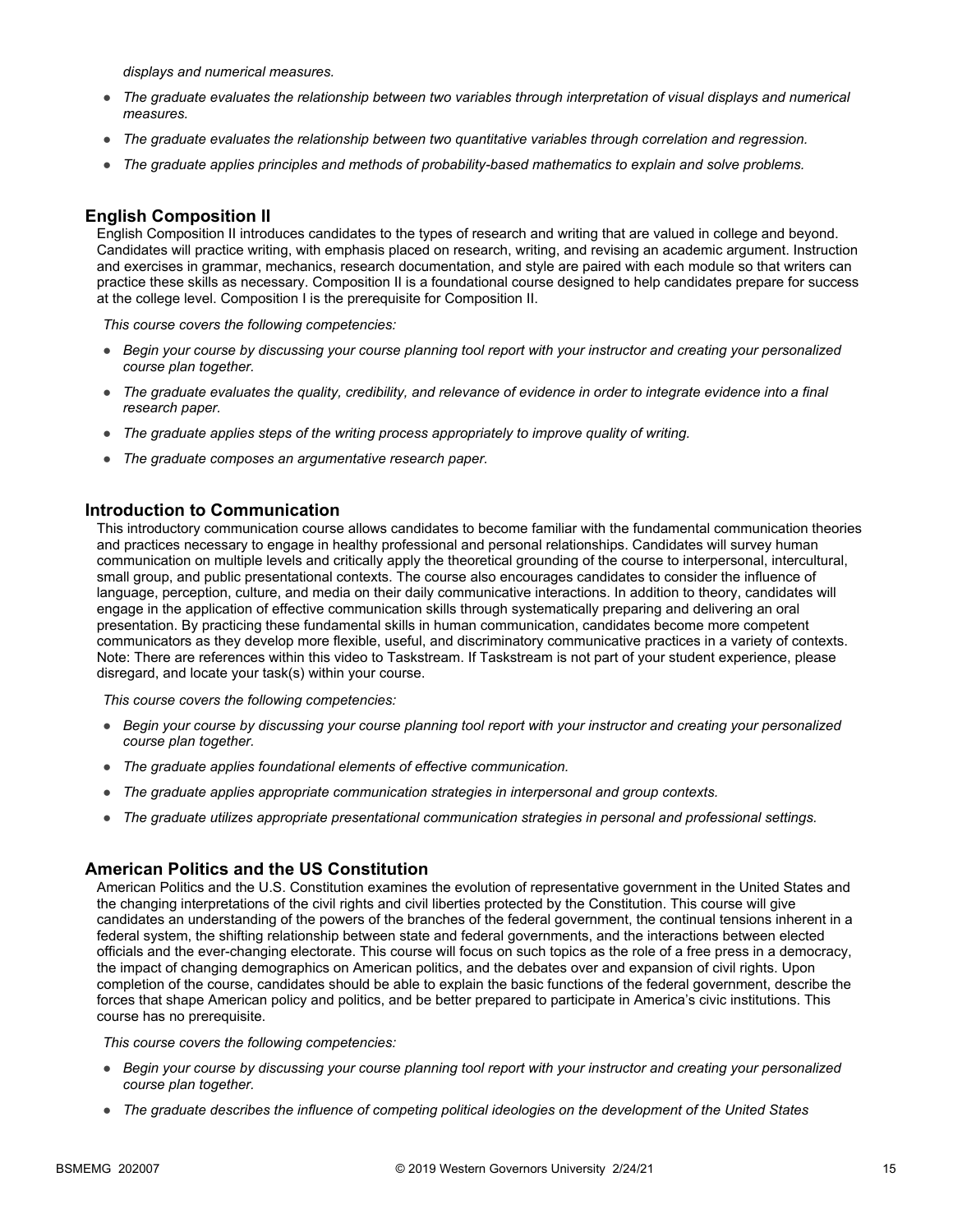*government.*

- *The graduate explains how the structure and powers of the United States government interact to form public policy.*
- *The graduate examines the influence of political parties, citizens, and non-governmental organizations on elections and other political processes inside a participatory democracy.*
- *The graduate examines the struggle to balance individual liberty, public order, and state's rights.*
- *The graduate examines the influence of the media, public opinion, and political discourse on American democracy.*

### **Mathematics Content**

#### **Trigonometry and Precalculus**

Trigonometry and Precalculus covers the knowledge and skills necessary to apply trigonometry, complex numbers, systems of equations, vectors and matrices, and sequences and series, and to use appropriate technology to model and solve reallife problems. Topics include degrees; radians and arcs; reference angles and right triangle trigonometry; applying, graphing and transforming trigonometric functions and their inverses; solving trigonometric equations; using and proving trigonometric identities; geometric, rectangular, and polar approaches to complex numbers; DeMoivre's Theorem; systems of linear equations and matrix-vector equations; systems of nonlinear equations; systems of inequalities; and arithmetic and geometric sequences and series. College Algebra is a prerequisite for this course.

*This course covers the following competencies:*

- *Begin your course by discussing your course planning tool report with your instructor and creating your personalized course plan together.*
- *The graduate applies trigonometric ratios and triangle formulas to model and solve real-life problems.*
- *The graduate uses a unit circle to define trigonometric functions and applies these functions to model and solve reallife problems.*
- *The graduate proves trigonometric identities and solves trigonometric equations.*
- *The graduate applies various representations of complex numbers to solve problems.*
- *The graduate uses systems of equations, systems of inequalities, and matrices to model and solve real-life problems.*
- *The graduate explores arithmetic and geometric sequences and uses them to model and solve real-life problems.*

#### **Probability and Statistics I**

Probability and Statistics I covers the knowledge and skills necessary to apply basic probability, descriptive statistics, and statistical reasoning, and to use appropriate technology to model and solve real-life problems. It provides an introduction to the science of collecting, processing, analyzing, and interpreting data, including representations, constructions and interpretation of graphical displays (e.g., box plots, histograms, cumulative frequency plots, scatter plots). Topics include creating and interpreting numerical summaries and visual displays of data; regression lines and correlation; evaluating sampling methods and their effect on possible conclusions; designing observational studies, controlled experiments, and surveys; and determining probabilities using simulations, diagrams, and probability rules. Candidates should have completed a course in College Algebra before engaging in this course.

*This course covers the following competencies:*

- *Begin your course by discussing your course planning tool report with your instructor and creating your personalized course plan together.*
- *The graduate evaluates the relationship between two variables through the creation and interpretation of numerical summaries and visual displays.*
- *The graduate evaluates the sampling methods used in studies including the effect they have on conclusions that can be made.*
- *The graduate designs and conducts observational studies, controlled experiments, and surveys to explore population characteristics.*
- *The graduate determines the probability of events using simulations, diagrams, and probability rules.*

#### **College Geometry**

College Geometry covers the knowledge and skills necessary to use dynamic technology to explore geometry, to use axiomatic reasoning to prove statements about geometry, and to apply geometric models to solve real-life problems. Topics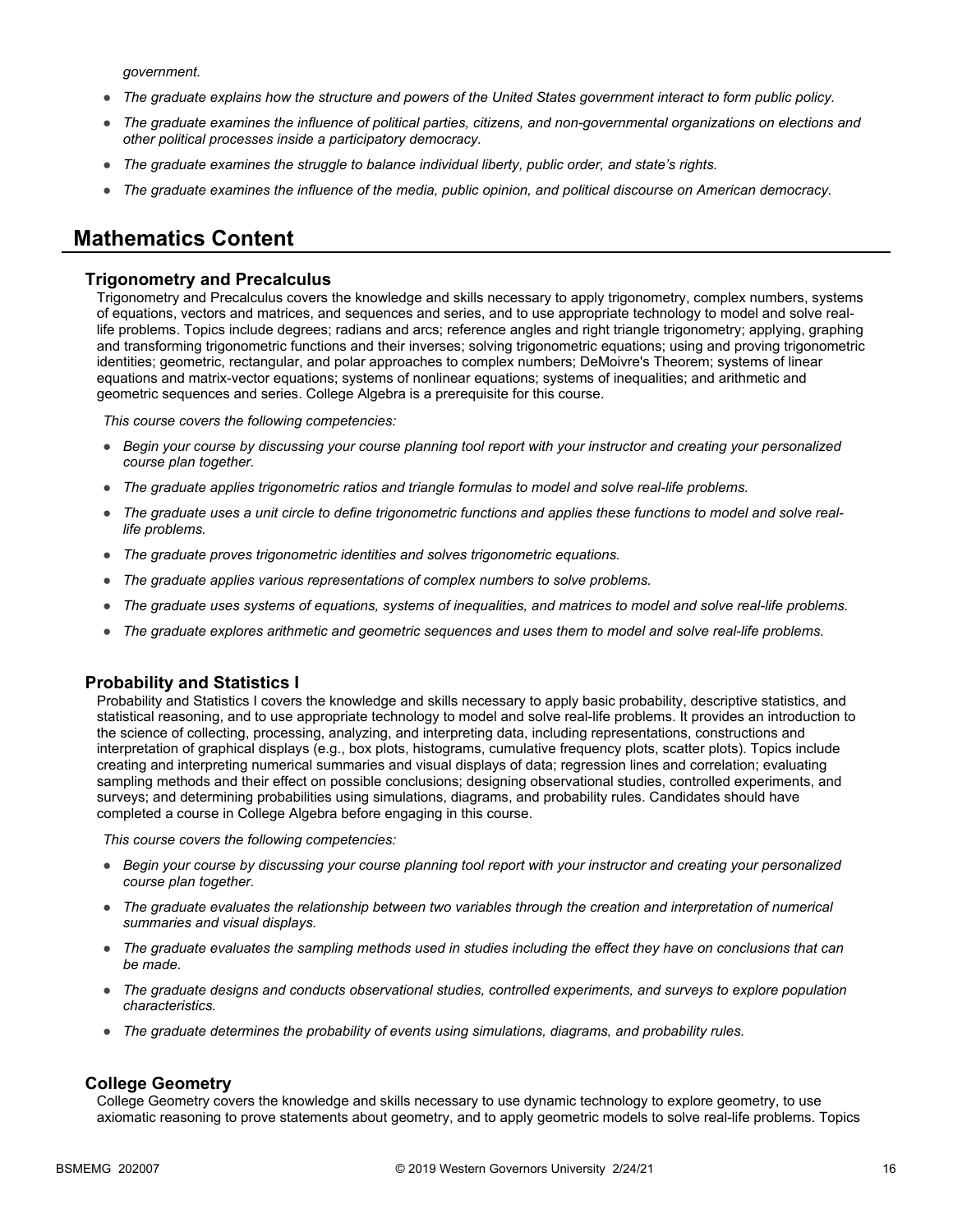include axiomatic systems, analytic proofs, coordinate geometry, plane and solid Euclidean geometry, non-Euclidean geometries, constructions, transformations, deductive reasoning, and dynamic technology. College Algebra as well as Trigonometry and Precalculus are prerequisites.

*This course covers the following competencies:*

- *Begin your course by discussing your course planning tool report with your instructor and creating your personalized course plan together.*
- *The graduate applies algebraic language in representing geometric concepts to solve two-dimensional problems.*
- *The graduate implements geometric construction methods to create objects.*
- *The graduate applies properties and theorems about circles and circle sectors to solve problems.*
- *The graduate applies geometric properties to solve problems.*
- *The graduate examines geometric relationships to analyze congruence, similarity, transformations, and symmetry.*
- *The graduate analyzes the axiomatic nature of Euclidean and non-Euclidean geometries to reflect on geometric reasoning and formal proof.*

#### **Calculus I**

Calculus I is the study of rates of change in the slope of a curve and covers the knowledge and skills necessary to use differential calculus of one variable and technology to solve basic problems. Topics include graphing functions and finding their domains and ranges; limits, continuity, differentiability, visual, analytical, and conceptual approaches to the definition of the derivative; the power, chain, and sum rules applied to polynomial and exponential functions, position and velocity; and L'Hopital's Rule. Precalculus is a prerequisite for this course.

*This course covers the following competencies:*

- *Begin your course by discussing your course planning tool report with your instructor and creating your personalized course plan together.*
- *The graduate demonstrates a conceptual understanding of limits and finds limits of functions.*
- *The graduate demonstrates a conceptual understanding of and solves problems involving continuity, and defines the relationship of continuity to differentiability and integrability.*
- *The graduate demonstrates a conceptual understanding of differentiation and applies differentiation techniques to solve problems and aid in function graphing.*
- *The graduate applies differentiation in various ways to solve problems.*
- *The graduate applies integration techniques to solve problems.*

## **General Science Content**

#### **Introduction to Biology**

This course is a foundational introduction to the biological sciences. The overarching theories of life from biological research are explored as well as the fundamental concepts and principles of the study of living organisms and their interaction with the environment. Key concepts include how living organisms use and produce energy; how life grows, develops, and reproduces; how life responds to the environment to maintain internal stability; and how life evolves and adapts to the environment.

*This course covers the following competencies:*

- *Begin your course by discussing your course planning tool report with your instructor and creating your personalized course plan together.*
- *The graduate analyzes the characteristics and classifications of living organisms.*
- *The graduate analyzes the basic chemical composition of cells and the basic processes that happen at the cellular level.*
- *The graduate analyzes different types of cells based on their structures and biological functions.*
- *The graduate analyzes the biological basis for and patterns of heredity and gene expression.*
- *The graduate analyzes inter-dependencies of organisms and their environments.*

#### **Natural Science Lab**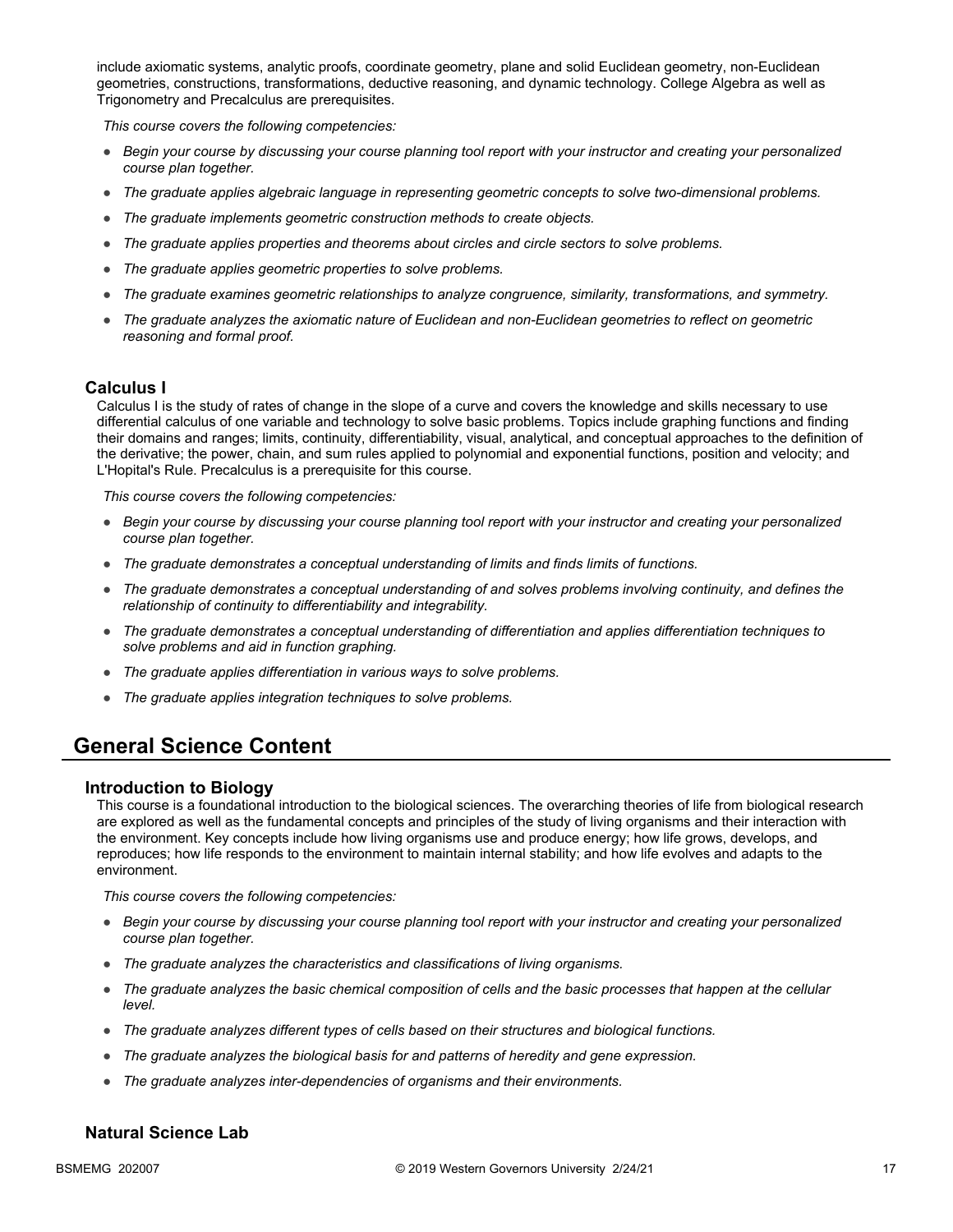This course gives you an introduction to using the scientific method and engaging in scientific research to reach conclusions about the natural world. You will design and carry out an experiment to investigate a hypothesis by gathering quantitative data.

*This course covers the following competencies:*

- *Begin your course by discussing your course planning tool report with your instructor and creating your personalized course plan together.*
- The graduate evaluates academic sources for their credibility and relevance to a chosen research topic on a natural *world phenomenon.*
- *The graduate accurately executes the process of scientific inquiry through experimentation in the natural world.*
- *The graduate draws conclusions based on academic research and scientific inquiry.*

## **Middle School Mathematics Content**

#### **Middle School Mathematics: Content Knowledge**

Mathematics: Middle School Content Knowledge is designed to help candidates refine and integrate the mathematics content knowledge and skills necessary to become successful middle school mathematics teachers. A high level of mathematical reasoning skills and the ability to solve problems are necessary to complete this course. Prerequisites for this course are College Geometry, Probability and Statistics I, and Pre-Calculus.

*This course covers the following competencies:*

- *The graduate synthesizes mathematical concepts and practices essential in middle school mathematics to generate a comprehensive understanding of the discipline.*
- *The graduate verifies that they possess the requisite middle school mathematics knowledge and skills by passing the middle school mathematics content knowledge test required to become a beginning teacher of middle school mathematics.*

## **Mathematics Education**

#### **Mathematics History and Technology**

In this course, you will learn about a variety of technological tools for doing mathematics, and develop a broad understanding of the historical development of mathematics. You will come to understand that mathematics is a very human subject that comes from the macro-level sweep of cultural and societal change, as well as the micro-level actions of individuals with personal, professional, and philosophical motivations. You will focus on the historical development of mathematics including contributions of significant figures and diverse cultures. Most importantly, you will learn to evaluate and apply technological tools and historical information to create an enriching student-centered mathematical learning environment.

*This course covers the following competencies:*

- *Begin your course by discussing your course planning tool report with your instructor and creating your personalized course plan together.*
- *The graduate analyzes major historical developments and cultural contributions in number systems, algebra, geometry, calculus, discrete mathematics, statistics and probability, and measurement.*
- *The graduate analyzes the historical development of methods in mathematics.*
- *The graduate analyzes the humanistic, social, and political influences on mathematical discoveries and the applications and effect of those discoveries.*
- *The graduate evaluates technological tools for appropriate use in a variety of situations.*
- *The graduate utilizes appropriate industry-standard technological tools to solve problems.*
- *The graduate integrates student-centered technology in the planning of learning activities to build understanding of mathematical concepts and promote creativity.*
- *The graduate integrates mathematics history into the planning of learning activities to improve student learning.*

#### **Mathematics Learning and Teaching**

Mathematics Learning and Teaching will help students develop the knowledge and skills necessary to become prospective and practicing educators. Students will be able to use a variety of instructional strategies to effectively facilitate the learning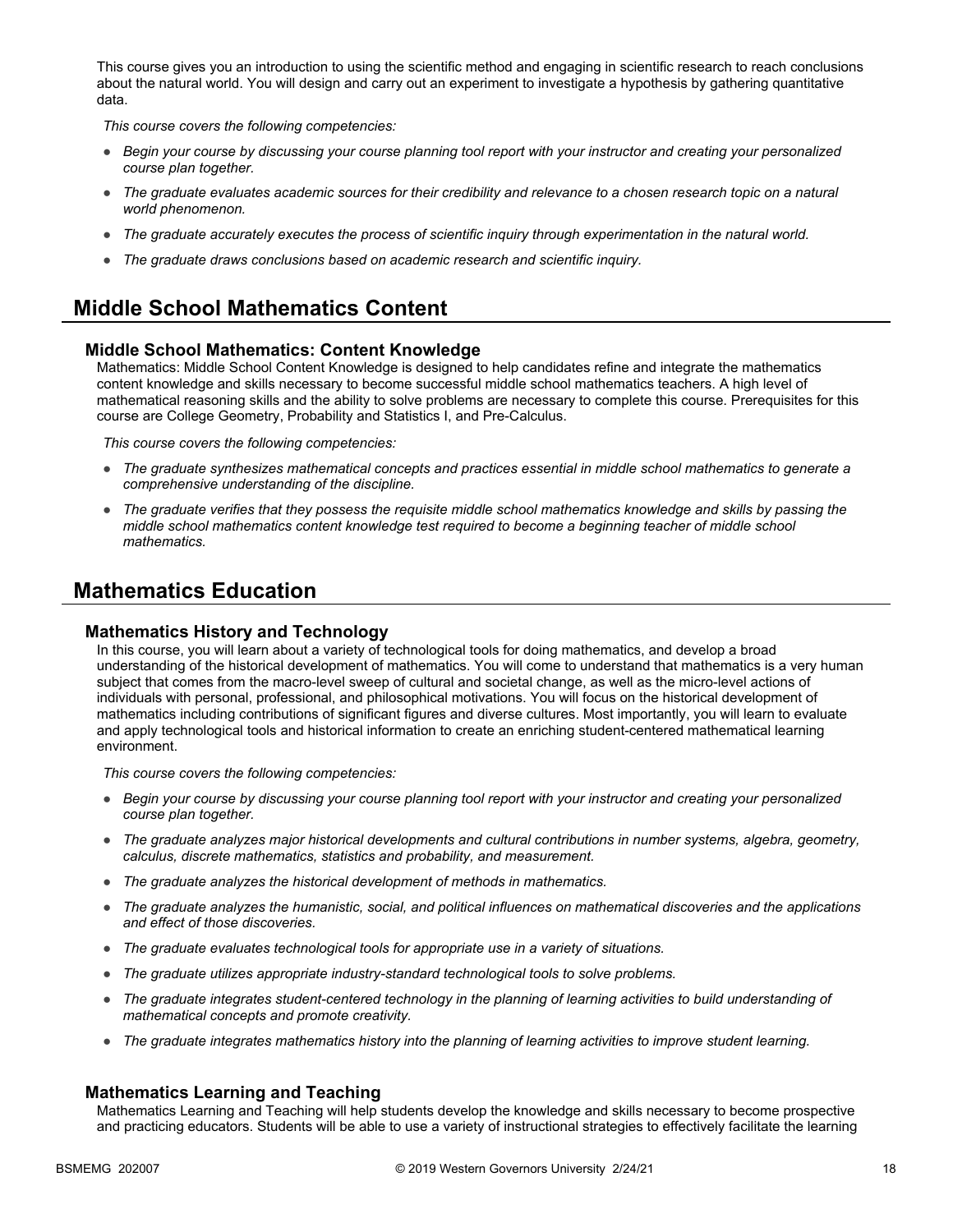of mathematics. This course focuses on selecting appropriate resources, using multiple strategies, and planning instruction, with methods based on research and problem solving. A deep understanding of the knowledge, skills, and disposition of mathematics pedagogy is necessary to become an effective secondary mathematics educator. There are no prerequisites for this course.

*This course covers the following competencies:*

- *Begin your course by discussing your course planning tool report with your instructor and creating your personalized course plan together.*
- *The graduate integrates principles and models of teaching for understanding into learning activities.*
- *The graduate integrates problem solving into learning activities to build conceptual understanding.*
- *The graduate evaluates teaching tools and strategies for the purpose of planning learning activities.*
- *The graduate evaluates learning activities for alignment with the National Council of Teachers of Mathematics (NCTM) standards.*
- *The graduate incorporates standards and best practices for the teaching and learning of mathematics for all students into instructional practice.*
- *The graduate uses multiple assessment strategies to evaluate student understanding and guide instruction.*
- *The graduate accommodates the needs and abilities of diverse students in the planning of learning activities.*

#### **Algebra for Secondary Mathematics Teaching**

Algebra for Secondary Mathematics Teaching explores important conceptual underpinnings, common student misconceptions and ways of thinking, appropriate use of technology, and instructional practices to support and assess the learning of algebra. Secondary teachers should have an understanding of the following: algebra as an extension of number, operation, and quantity; various ideas of equivalence pertaining to algebraic structures; patterns of change as covariation between quantities; connections between representations (tables, graphs, equations, geometric models, context); and the historical development of content and perspectives from diverse cultures. In particular, this course focuses on deeper understanding of rational numbers, ratios and proportions, meaning and use of variables, functions (e.g., exponential, logarithmic, polynomials, rational, quadratic), and inverses. Calculus I is a prerequisite for this course.

*This course covers the following competencies:*

- *Begin your course by discussing your course planning tool report with your instructor and creating your personalized course plan together.*
- *The graduate analyzes historical development, perspectives from diverse cultures, and content knowledge to deepen a student's algebraic understanding.*
- *The graduate integrates instructional practices to support and assess students' understanding of algebra.*
- *The graduate integrates technology to support and assess students' learning of algebra.*
- *The graduate analyzes conceptual algebra underpinnings, common misconceptions, and students' ways of thinking to create opportunities to learn.*

### **Pedagogy**

#### **Secondary Reading Instruction and Interventions**

Secondary Reading Instruction and Interventions explores the comprehensive, student-centered response to intervention (RTI) model used to identify and address the needs of learners in middle school and high school who struggle with reading comprehension and/or information retention. Course content provides educators with effective strategies designed to scaffold instruction and help learners develop increased skill in the following areas: reading, vocabulary, text structures and genres, and logical reasoning related to the academic disciplines. This course is designed to be taken after successful completion of the Introduction to Curriculum, Instruction, and Assessment course OR Introduction to Instructional Planning and Presentation AND Instructional Planning and Presentation in Special Education.

- *Begin your course by discussing your course planning tool report with your instructor and creating your personalized course plan together.*
- *The graduate explains how the Response to Intervention (RTI) approach identifies, monitors, and differentiates instruction to ensure that struggling readers obtain the appropriate support and interventions to improve academic progress.*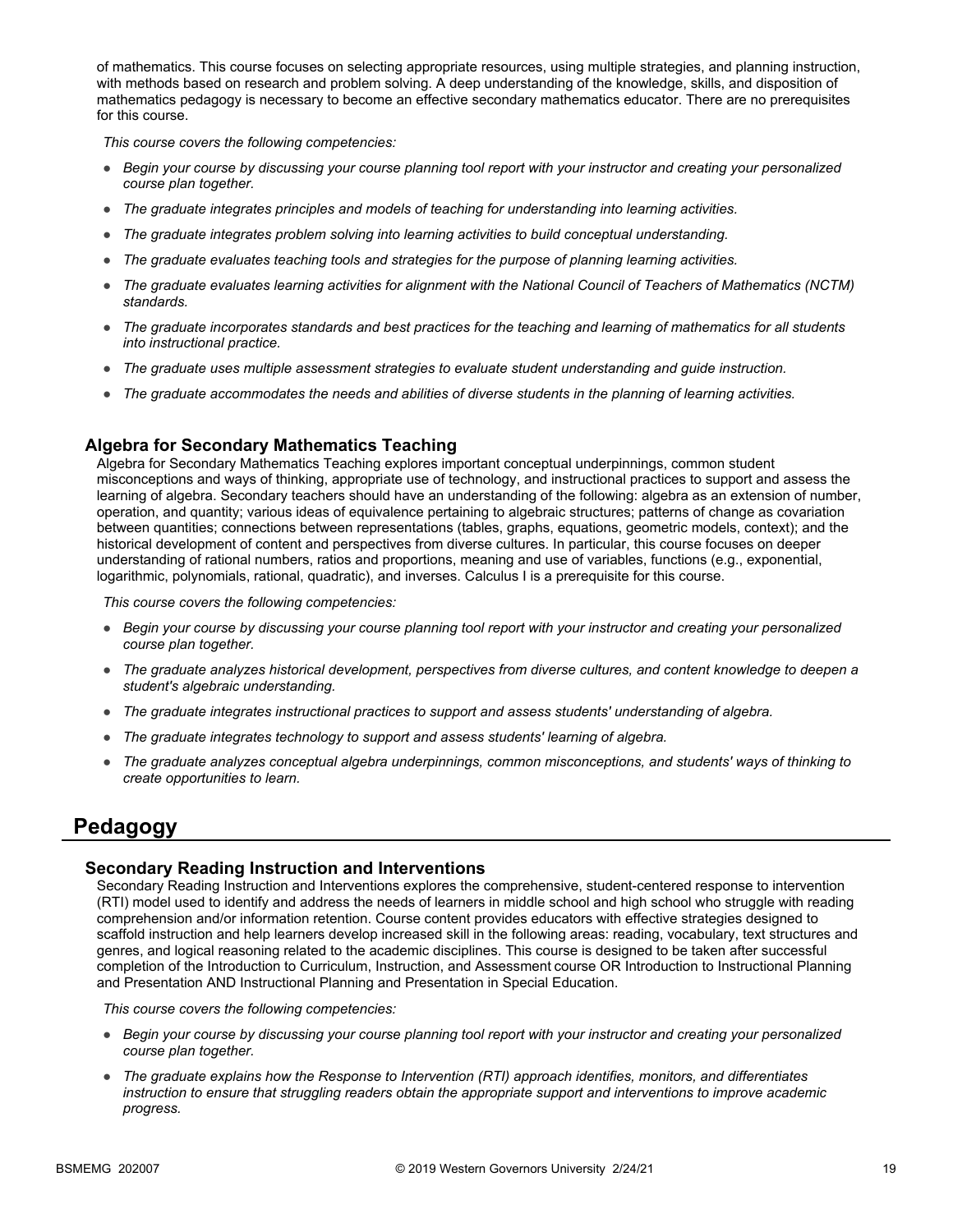- *The graduate develops effective vocabulary instruction to enhance students' reading comprehension in the content areas.*
- *The graduate integrates knowledge of effective comprehension strategies to help students monitor and improve their own comprehension when reading.*
- *The graduate integrates reading strategies that scaffold instruction for students when reading increasingly complex texts.*
- *The graduate integrates reading assessments to make informed instructional and placement decisions.*

#### **Secondary Disciplinary Literacy**

Secondary Disciplinary Literacy examines teaching strategies designed to help learners in middle and high school improve upon the literacy skills required to read, write, and think critically while engaging content in different academic disciplines. Themes include exploring how language structures, text features, vocabulary, and context influence reading comprehension across the curriculum. The course highlights strategies and tools designed to help teachers assess the reading comprehension and writing proficiency of learners and provides strategies to support students' reading and writing success in all curriculum areas. This course has no prerequisites.

*This course covers the following competencies:*

- *Begin your course by discussing your course planning tool report with your instructor and creating your personalized course plan together.*
- *The graduate distinguishes between the basic strategies used to facilitate comprehension in the content areas and the specialized reading practices needed to comprehend text in a specific discipline.*
- *The graduate integrates discipline-specific literacy instruction to help students understand the text structures, vocabulary, and language knowledge required for specific disciplines.*
- *The graduate plans writing activities that promote understanding of discipline-specific content through the organization, analysis, and synthesis of ideas.*
- *The graduate creates authentic learning tasks and activities that provide students with opportunities to demonstrate discipline specific understandings.*
- *The graduate integrates instructional strategies and materials in disciplinary literacy practices to enhance student understanding within the disciplines.*

### **Education**

#### **Teaching in the Middle School**

Teaching in the Middle School examines the guiding principles and best teaching practices for educating middle school students. The course explores the history of the middle school, the philosophy, theory, and rationale behind middle school organization; and the differences between elementary, middle, and secondary schools. The course also examines the unique needs of middle school students and teaching methods used to meet the needs of these learners. This course has no prerequisites.

*This course covers the following competencies:*

- *Begin your course by discussing your course planning tool report with your instructor and creating your personalized course plan together.*
- *The graduate examines the evolution of school structures, theory, and educational philosophy to understand how the middle school environment is different from the elementary, junior high, and high school environments.*
- *The graduate evaluates various models of middle school organization to determine how each meets the developmental needs of early adolescents.*
- *The graduate analyzes supportive age-appropriate best teaching practices that move middle school students toward independence and prepare them to be successful lifelong learners.*

### **Pre-Clinical Experiences**

#### **Preclinical Experiences in Mathematics**

Preclinical Experiences in Mathematics provides students the opportunity to observe and participate in a wide range of inclassroom teaching experiences in order to develop the skills and confidence necessary to be an effective teacher. Students will reflect on and document the 75 hours of in-classroom observation and experience in their performance assessments.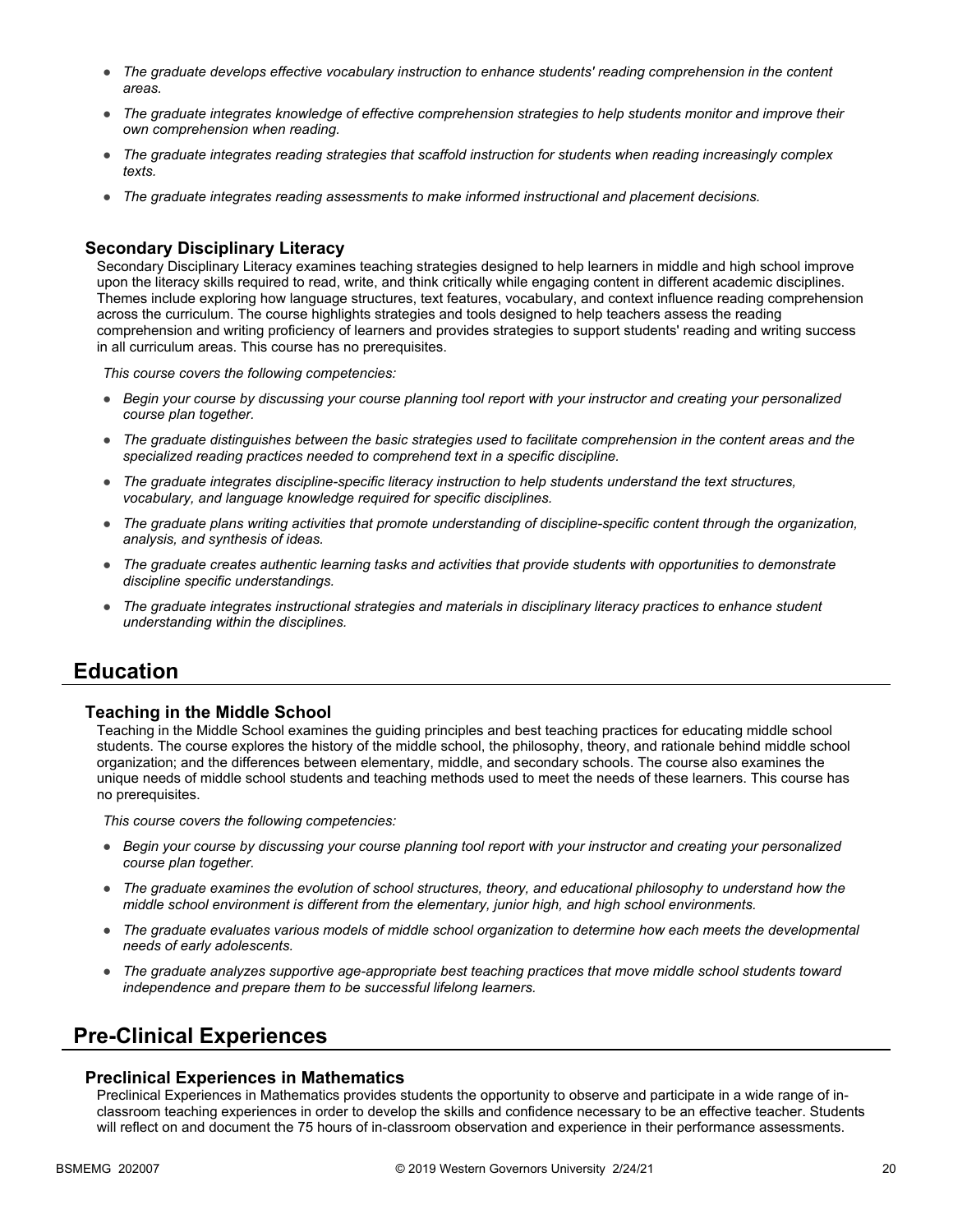Prior to entering the classroom for the observations, students will be required to meet several requirements including a cleared background check, passing scores on the state or WGU required basic skills exam and a completed resume.

*This course covers the following competencies:*

- *The graduate develops a classroom management plan that integrates best practices for engagement and motivation.*
- *The graduate evaluates the theoretical and practical implications of various content knowledge applications, tools of inquiry, instructional strategies, models and trends in the context of classrooms and schools.*
- *The graduate collaborates with a mentor teacher in the planning and delivery of instruction in a classroom setting.*
- *The graduate evaluates the theoretical and practical implications of various strategies that are intended to support the use of academic language, metacognition, and communication in classroom contexts.*
- *The graduate evaluates the theoretical and practical applications of various assessment practices as they relate to student learning and instructional design.*
- *The graduate evaluates various applications of technological integration in support of learning for all students.*
- *The graduate evaluates the theoretical, legal, ethical, and practical applications of teaching students with exceptional learning needs.*
- *The graduate evaluates educational observations and experiences connected to professional practices to support the development of appropriate teaching dispositions and a personal teaching philosophy.*

## **Demonstration Teaching**

#### **Supervised Demonstration Teaching in Mathematics, Observations 1 and 2**

Supervised Demonstration Teaching in Mathematics involves a series of classroom performance observations by the host teacher and clinical supervisor that develop comprehensive performance data about the teacher candidate's skills.

*This course covers the following competencies:*

- *The graduate provides developmentally appropriate instruction that supports the cognitive, linguistic, social, emotional, and physical needs of all students.*
- *The graduate establishes a safe and productive learning environment that supports individual learning, collaborations, and positive social interaction.*
- *The graduate integrates effective strategies to manage the resources, students, procedures, and routines of the classroom.*
- *The graduate designs instruction that effectively integrates understanding of subject matter, curriculum goals, crossdisciplinary skills, pedagogy, and students.*
- *The graduate integrates multiple methods of assessment that engage students in their own growth, document student progress, and inform ongoing planning and instruction.*
- *The graduate integrates a variety of instructional strategies that engage students in the learning process and encourage deep understanding of content and development of the skills needed to apply knowledge in meaningful ways.*
- *The graduate integrates effective strategies to manage the delivery of lesson content.*
- *The graduate integrates appropriate central concepts, tools of inquiry, and structures of the discipline to make content accessible and meaningful for all students and to assure mastery.*

#### **Supervised Demonstration Teaching in Mathematics, Observation 3 and Midterm**

Supervised Demonstration Teaching in Mathematics involves a series of classroom performance observations by the host teacher and clinical supervisor that develop comprehensive performance data about the teacher candidate's skills.

- *The graduate provides developmentally appropriate instruction that supports the cognitive, linguistic, social, emotional, and physical needs of all students.*
- *The graduate establishes a safe and productive learning environment that supports individual learning, collaborations, and positive social interaction.*
- *The graduate integrates effective strategies to manage the resources, students, procedures, and routines of the classroom.*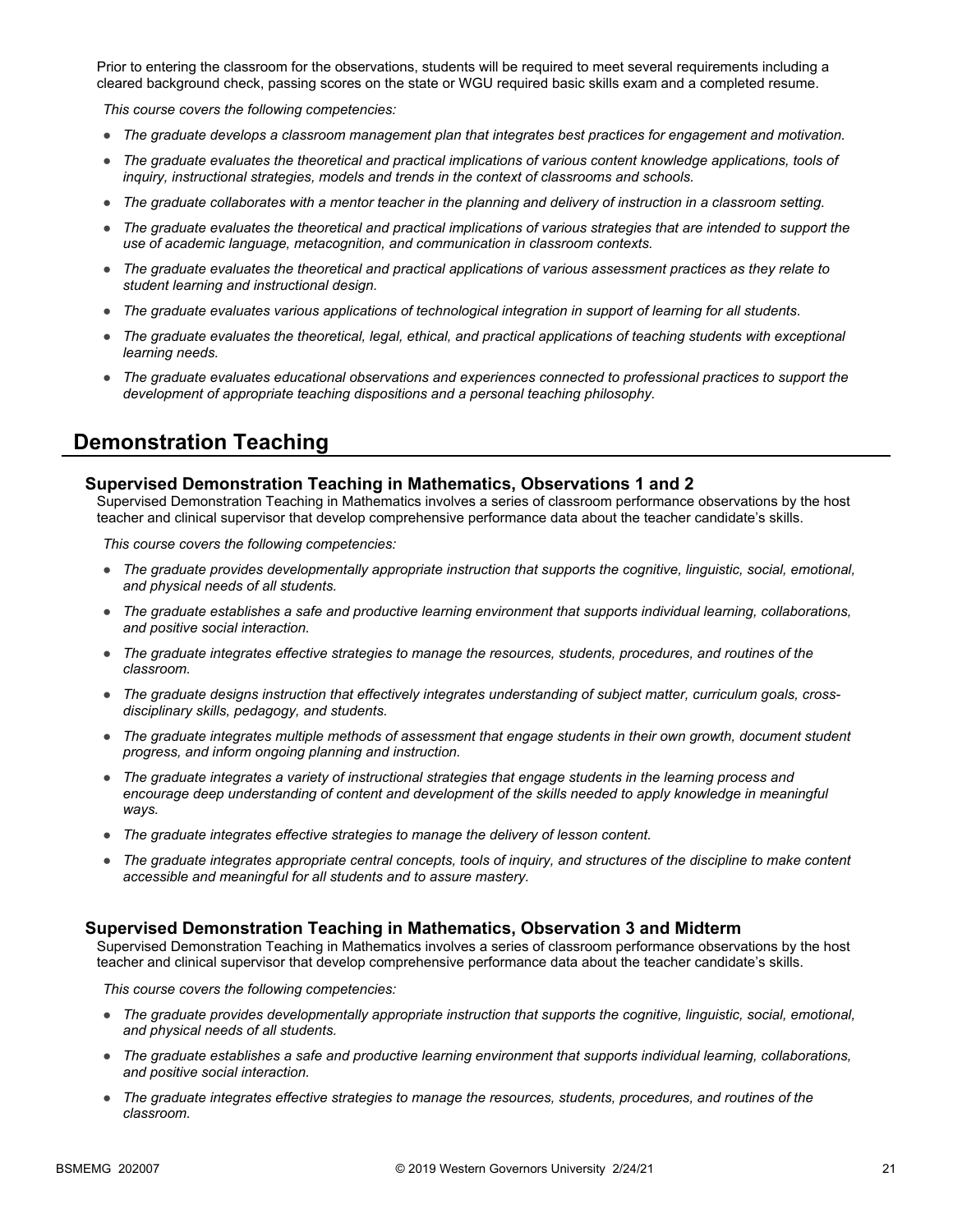- The graduate designs instruction that effectively integrates understanding of subject matter, curriculum goals, cross*disciplinary skills, pedagogy, and students.*
- *The graduate integrates multiple methods of assessment that engage students in their own growth, document student progress, and inform ongoing planning and instruction.*
- *The graduate integrates a variety of instructional strategies that engage students in the learning process and*  encourage deep understanding of content and development of the skills needed to apply knowledge in meaningful *ways.*
- *The graduate integrates effective strategies to manage the delivery of lesson content.*
- *The graduate integrates appropriate central concepts, tools of inquiry, and structures of the discipline to make content accessible and meaningful for all students and to assure mastery.*

#### **Supervised Demonstration Teaching in Mathematics, Observations 4 and 5**

Supervised Demonstration Teaching in Mathematics involves a series of classroom performance observations by the host teacher and clinical supervisor that develop comprehensive performance data about the teacher candidate's skills.

*This course covers the following competencies:*

- *The graduate provides developmentally appropriate instruction that supports the cognitive, linguistic, social, emotional, and physical needs of all students.*
- *The graduate establishes a safe and productive learning environment that supports individual learning, collaborations, and positive social interaction.*
- *The graduate integrates effective strategies to manage the resources, students, procedures, and routines of the classroom.*
- The graduate designs instruction that effectively integrates understanding of subject matter, curriculum goals, cross*disciplinary skills, pedagogy, and students.*
- *The graduate integrates multiple methods of assessment that engage students in their own growth, document student progress, and inform ongoing planning and instruction.*
- *The graduate integrates a variety of instructional strategies that engage students in the learning process and*  encourage deep understanding of content and development of the skills needed to apply knowledge in meaningful *ways.*
- *The graduate integrates effective strategies to manage the delivery of lesson content.*
- *The graduate integrates appropriate central concepts, tools of inquiry, and structures of the discipline to make content accessible and meaningful for all students and to assure mastery.*

#### **Supervised Demonstration Teaching in Mathematics, Observation 6 and Final**

Supervised Demonstration Teaching in Mathematics involves a series of classroom performance observations by the host teacher and clinical supervisor that develop comprehensive performance data about the teacher candidate's skills.

- *The graduate provides developmentally appropriate instruction that supports the cognitive, linguistic, social, emotional, and physical needs of all students.*
- *The graduate establishes a safe and productive learning environment that supports individual learning, collaborations, and positive social interaction.*
- *The graduate integrates effective strategies to manage the resources, students, procedures, and routines of the classroom.*
- The graduate designs instruction that effectively integrates understanding of subject matter, curriculum goals, cross*disciplinary skills, pedagogy, and students.*
- *The graduate integrates multiple methods of assessment that engage students in their own growth, document student progress, and inform ongoing planning and instruction.*
- *The graduate integrates a variety of instructional strategies that engage students in the learning process and*  encourage deep understanding of content and development of the skills needed to apply knowledge in meaningful *ways.*
- *The graduate integrates effective strategies to manage the delivery of lesson content.*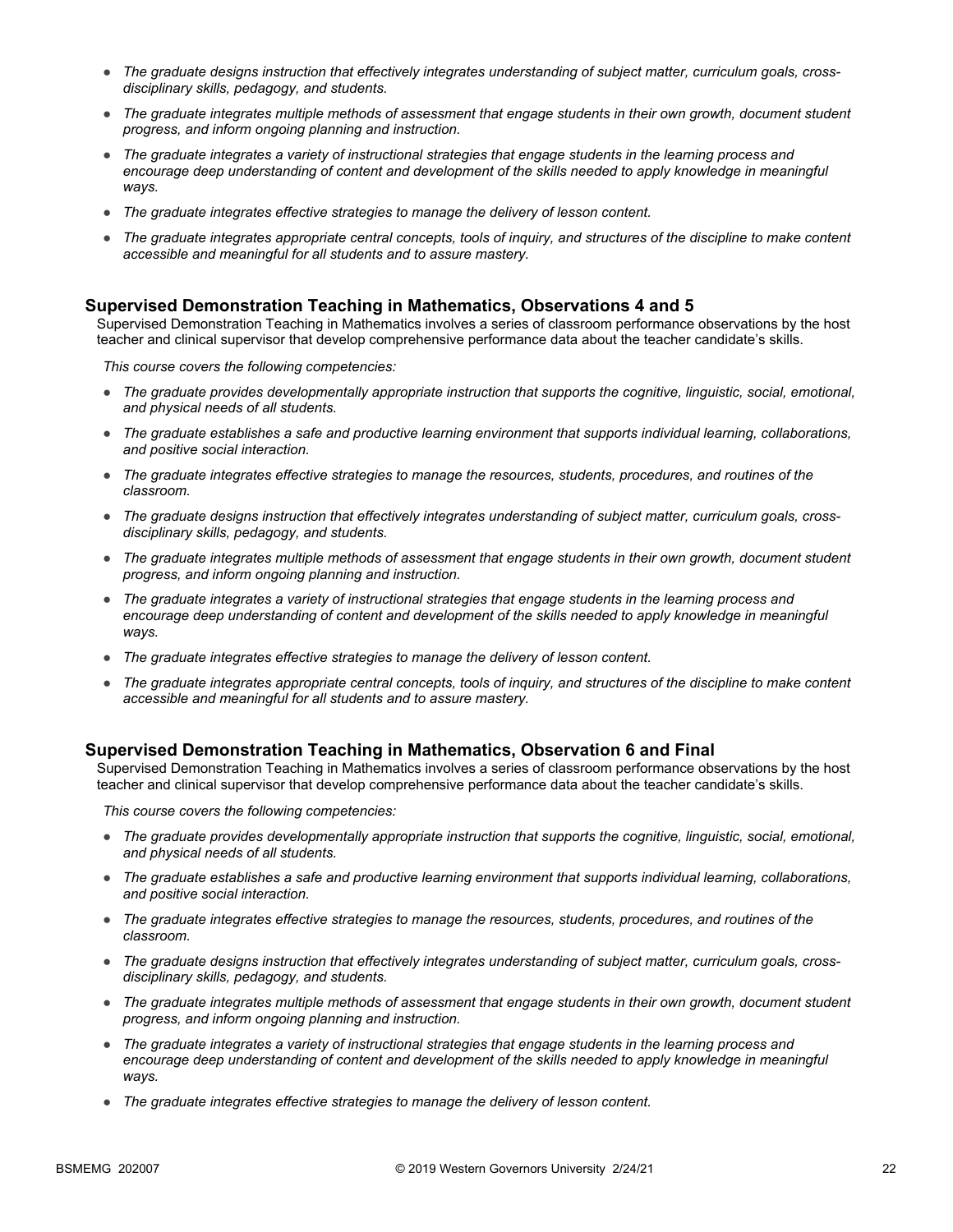● *The graduate integrates appropriate central concepts, tools of inquiry, and structures of the discipline to make content accessible and meaningful for all students and to assure mastery.*

#### **Teacher Performance Assessment in Mathematics Education**

The Teacher Performance Assessment is a culmination of the wide variety of skills learned during your time in the Teachers College at WGU. In order to be a competent and independent classroom teacher, you will showcase a collection of your content, planning, instructional, and reflective skills in this professional assessment.

*This course covers the following competencies:*

- *The graduate evaluates the teaching context to accommodate student differences to plan for instruction and assessment.*
- *The graduate plans learning environments that support individual learning, collaboration, and positive social interaction.*
- *The graduate plans comprehensive learning segments of instruction and assessment that align with standards and the needs of students.*
- *The graduate applies instructional strategies that promote learning, engage students, and provide differentiated instruction.*
- *The graduate integrates strategies to develop academic language that facilitates effective student participation and engagement in learning.*
- *The graduate utilizes assessment data to profile student learning, communicate information about student progress and achievement, and guide and modify instruction.*
- *The graduate evaluates teaching experiences including the planning and implementing of curriculum and instruction through ongoing reflection.*

#### **Professional Portfolio**

Professional Portfolio requires candidates to create an online teaching portfolio that demonstrates professional beliefs, growth, and effective teaching practices from the Demonstration Teaching experience. The portfolio includes reflective essays (educational beliefs, professional growth, and collaboration with stakeholders) and professional artifacts (resume and artifacts with commentary on academic language, systems of student support, education technology, and professional communication with families) developed and acquired during Demonstration Teaching.

*This course covers the following competencies:*

- *The graduate recommends improvements for instruction and professional practice through personal reflection.*
- *The graduate integrates technology into classroom learning experiences to enhance student learning and monitor academic progress.*
- *The graduate demonstrates ethical responsibilities and appropriate teaching dispositions, including those outlined in the Western Governors University Teachers College Code of Ethics.*
- *The graduate recommends strategies that support the development of academic language for all students.*
- *The graduate integrates a variety of strategies and resources to differentiate instruction and meet the needs of diverse learners.*
- *The graduate develops appropriate plans for professional growth in subject matter knowledge and pedagogical skills, including habits and skills of continual inquiry and learning.*

#### **Cohort Seminar**

Cohort Seminar provides mentoring and supports teacher candidates during their demonstration teaching period by providing weekly collaboration and instruction related to the demonstration teaching experience. It facilitates their demonstration of competence in becoming reflective practitioners, adhering to ethical standards, practicing inclusion in a diverse classroom, exploring community resources, building collegial and collaborative relationships with teachers, and considering leadership and supervisory skills.

- *The graduate demonstrates the ability to positively impact student learning through work samples, student artifacts, assessment results, and reflection.*
- *The graduate recommends improvements for instruction and professional practice through personal reflection.*
- *The graduate demonstrates ethical responsibilities and appropriate teaching dispositions, including those outlined in*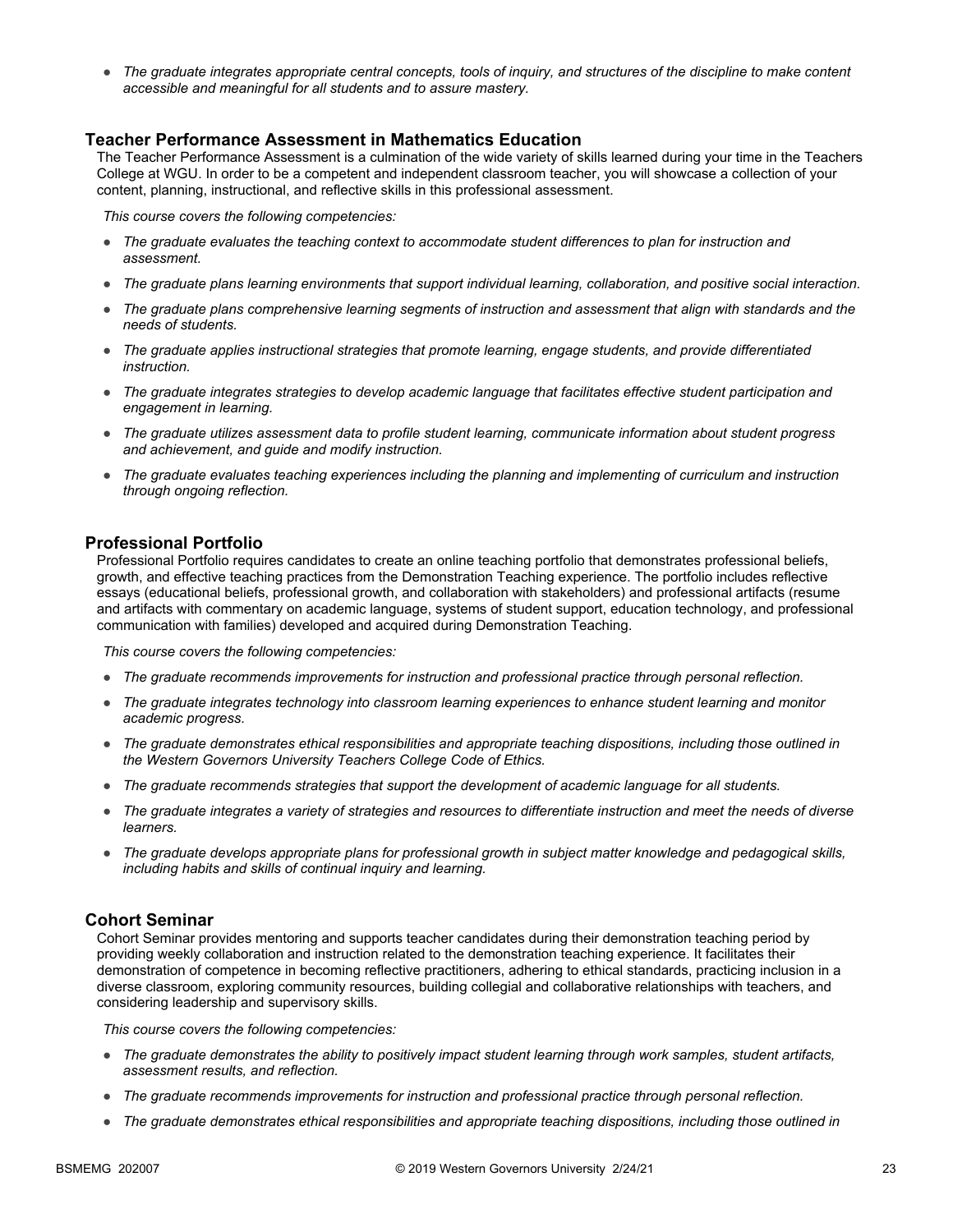*the Western Governors University Teachers College Code of Ethics.*

- *The graduate recommends strategies for effectively collaborating with colleagues, parents, and community professionals to support student development, learning, and well being.*
- *The graduate selects community resources that support students' non-instructional needs in and out of the classroom.*
- *The graduate recommends strategies that support the development of academic language for all students.*
- *The graduate integrates a variety of strategies and resources to differentiate instruction and meet the needs of diverse learners.*
- *The graduate recommends effective strategies to maintain high levels of student engagement.*
- *The graduate recommends best practices for classroom management, effective transitions, and pacing to maximize instructional time.*
- *The graduate develops appropriate plans for professional growth in subject matter knowledge and pedagogical skills, including habits and skills of continual inquiry and learning.*